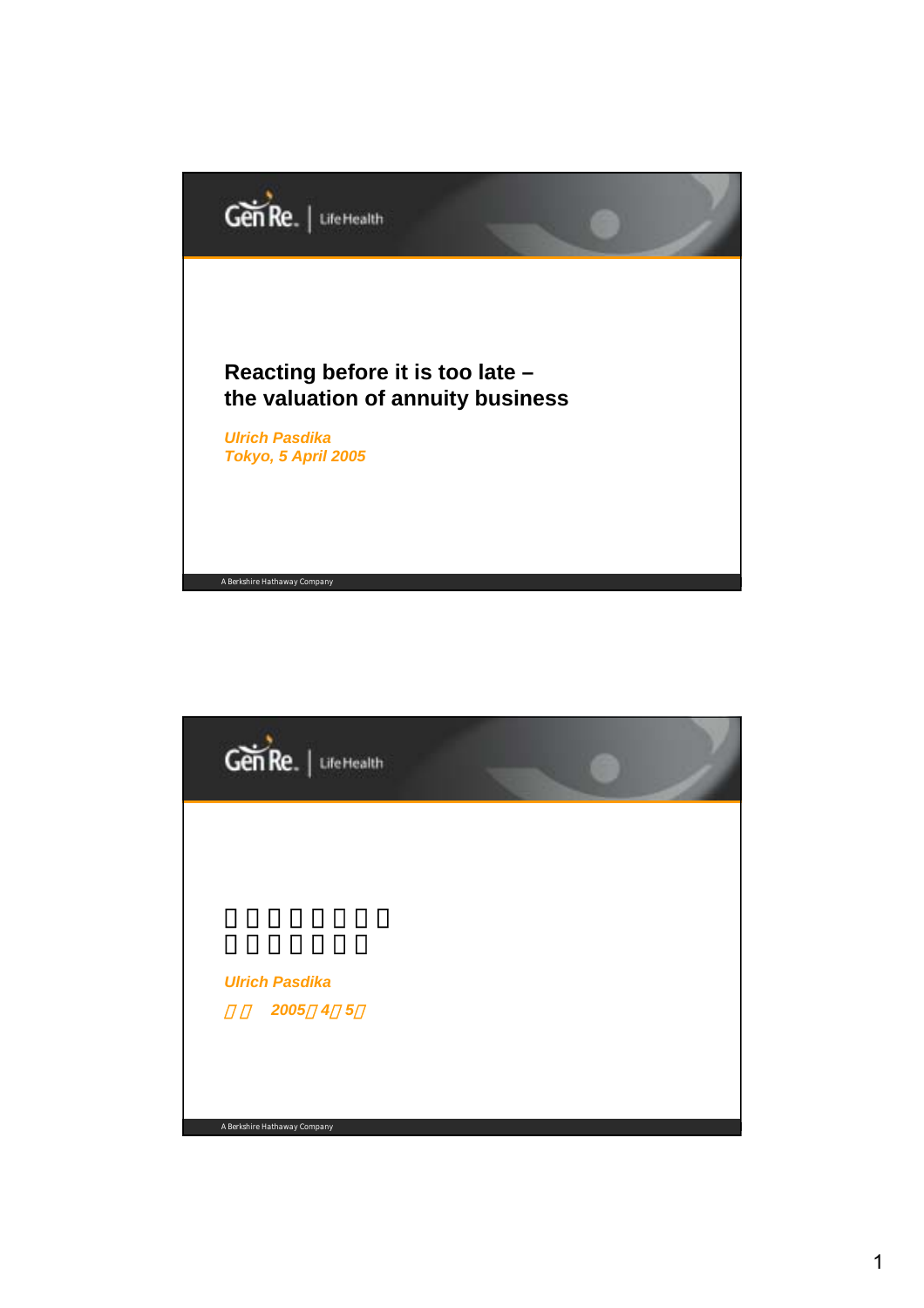

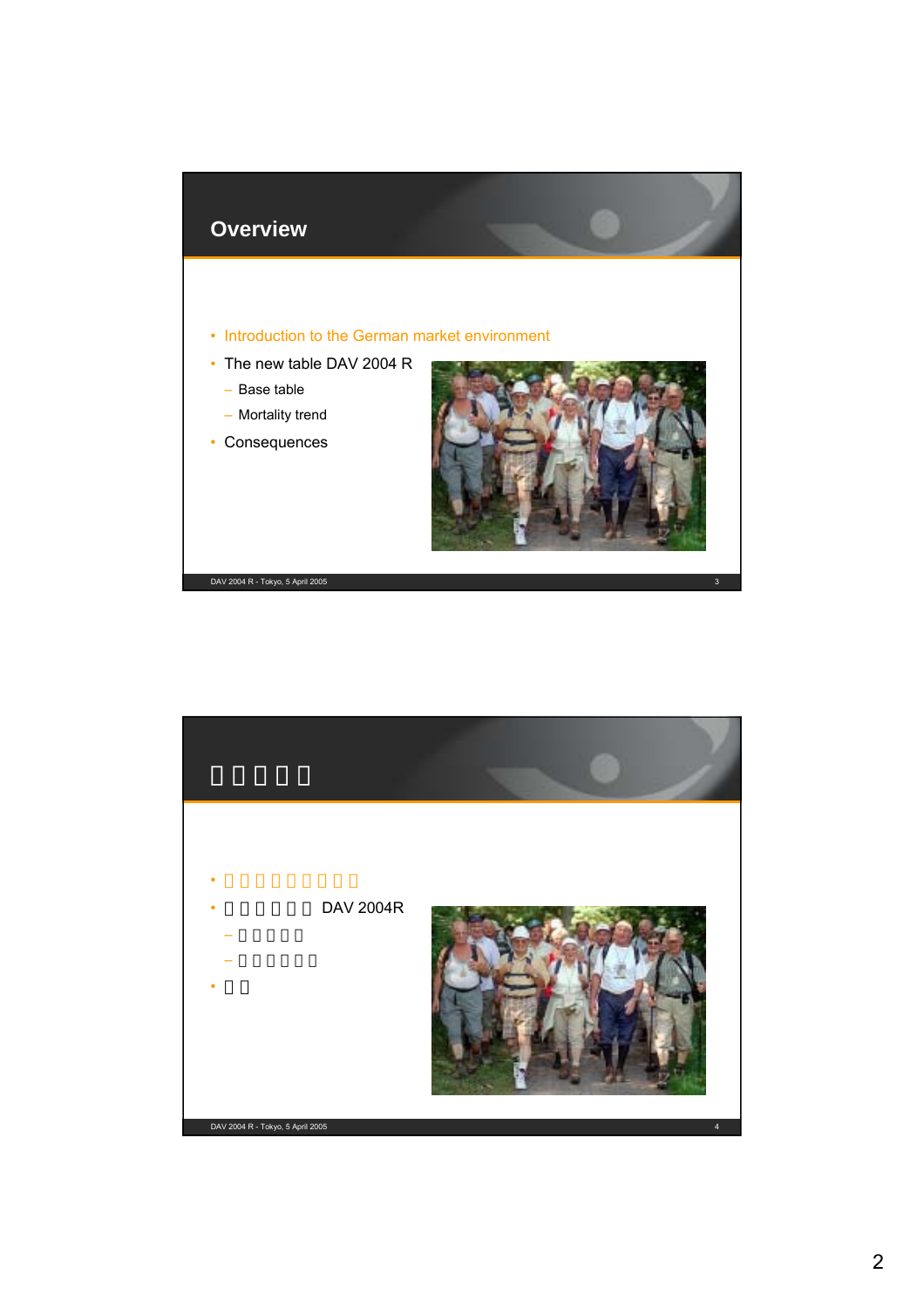# **Pension income in Germany**



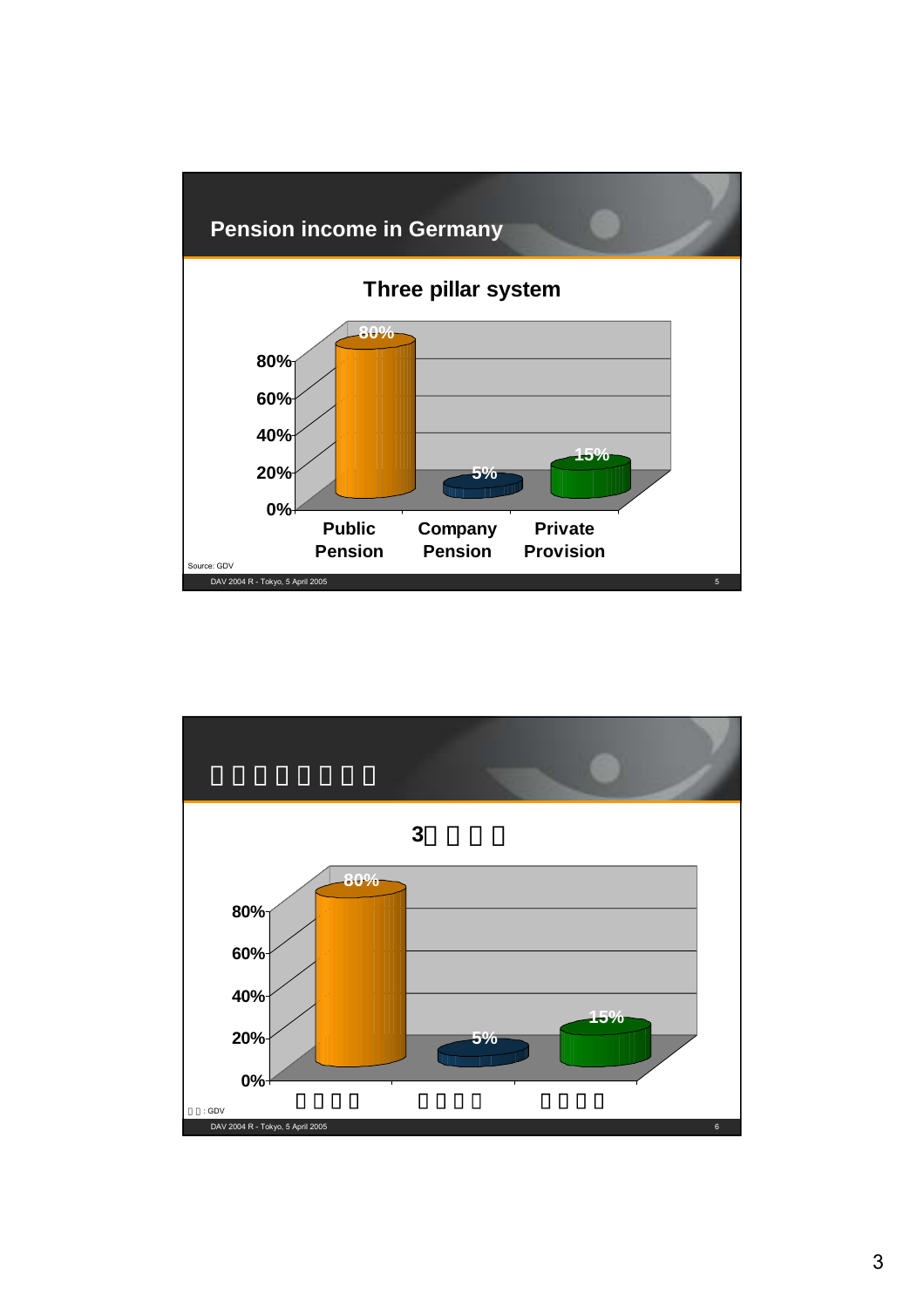

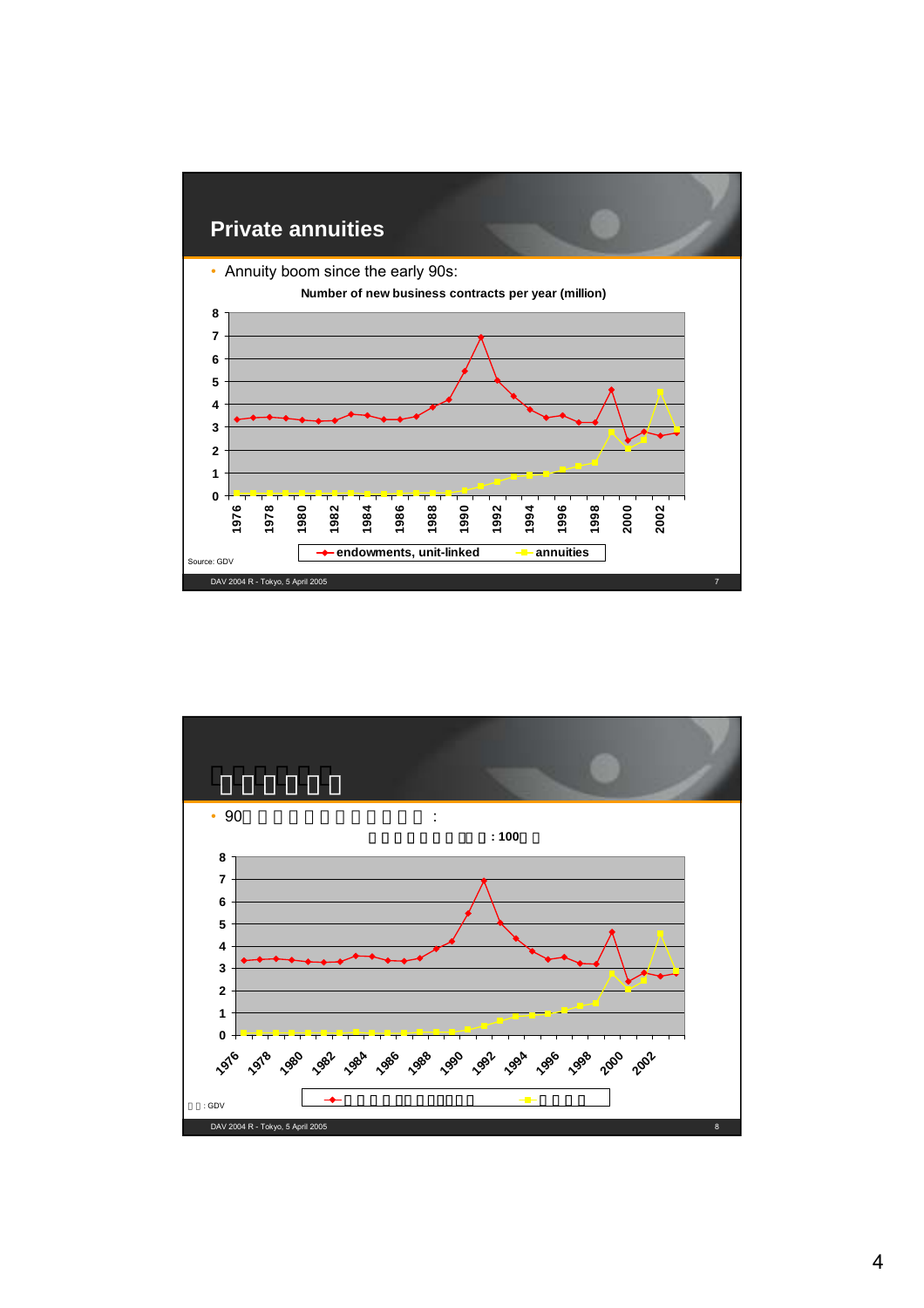|             | <b>Private annuities</b>         |                                                       |                                      |                           |   |
|-------------|----------------------------------|-------------------------------------------------------|--------------------------------------|---------------------------|---|
| ۰           |                                  | Annuity boom since the early 90s - in-force business: |                                      |                           |   |
|             |                                  |                                                       | Premium income (million $\epsilon$ ) |                           |   |
|             |                                  | Endowments/<br>Unit Linked                            |                                      | Annuities Share annuities |   |
|             | 1993<br>2003                     | 32,936<br>40,565                                      | 4,746<br>23,776                      | 12.6%<br>37.0%            |   |
|             |                                  |                                                       |                                      |                           |   |
|             |                                  |                                                       |                                      |                           |   |
| Source: GDV | DAV 2004 R - Tokyo, 5 April 2005 |                                                       |                                      |                           | 9 |

П

| 90<br>$\bullet$ |                                  |                  |                 |                |    |
|-----------------|----------------------------------|------------------|-----------------|----------------|----|
|                 |                                  |                  | : 100           |                |    |
|                 | 1993<br>2003                     | 32,936<br>40,565 | 4,746<br>23,776 | 12.6%<br>37.0% |    |
|                 |                                  |                  |                 |                |    |
| : GDV           | DAV 2004 R - Tokyo, 5 April 2005 |                  |                 |                | 10 |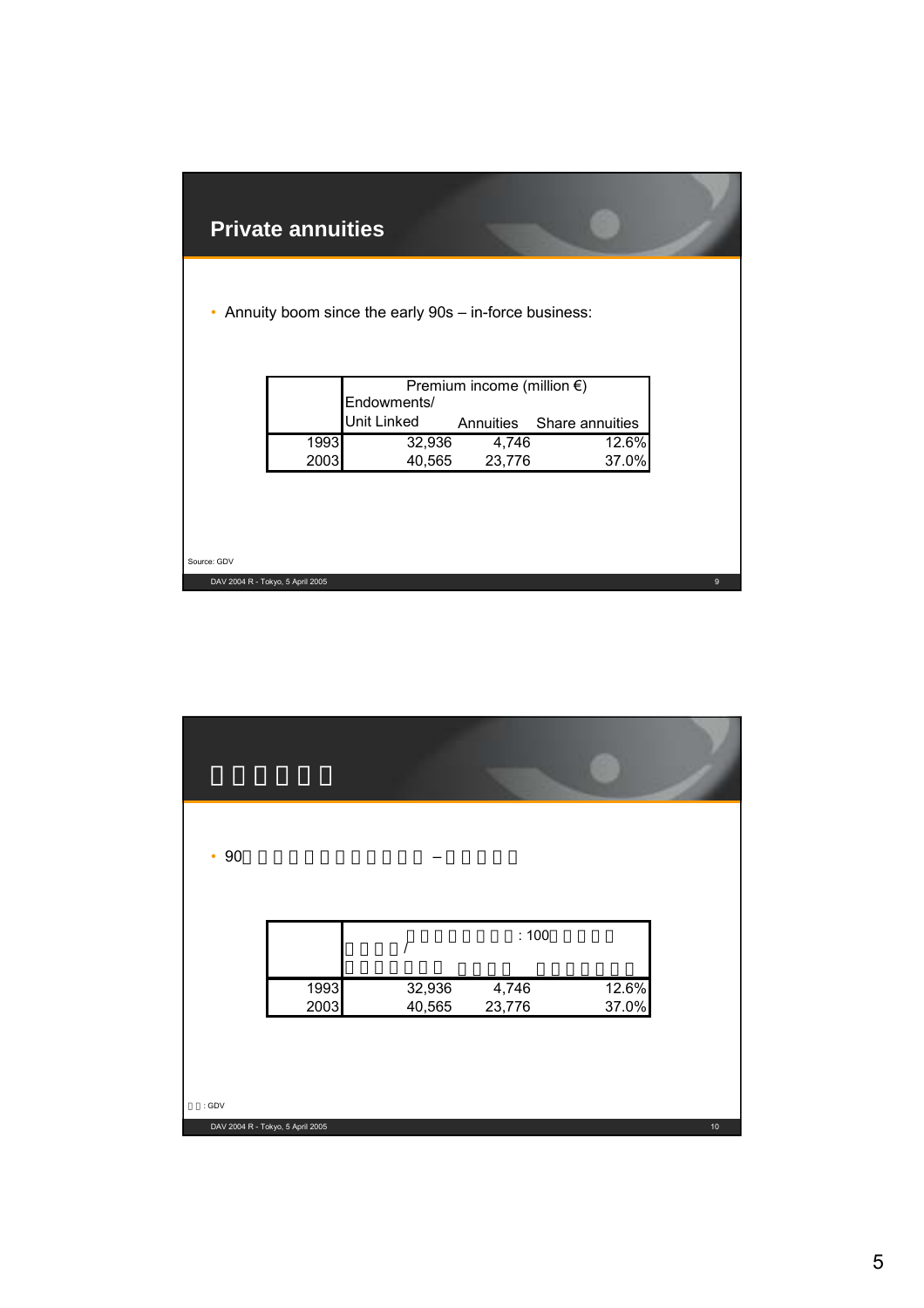

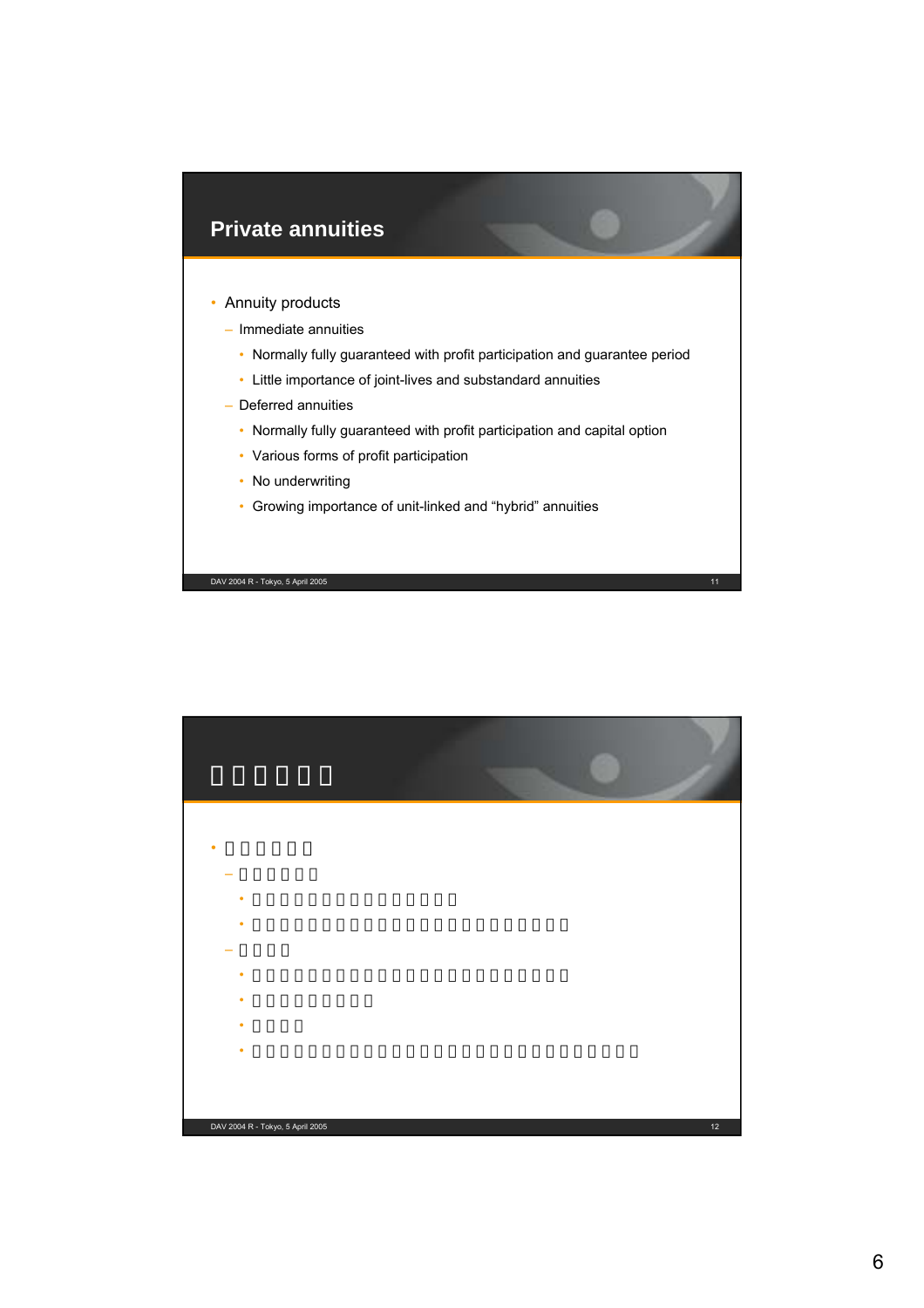

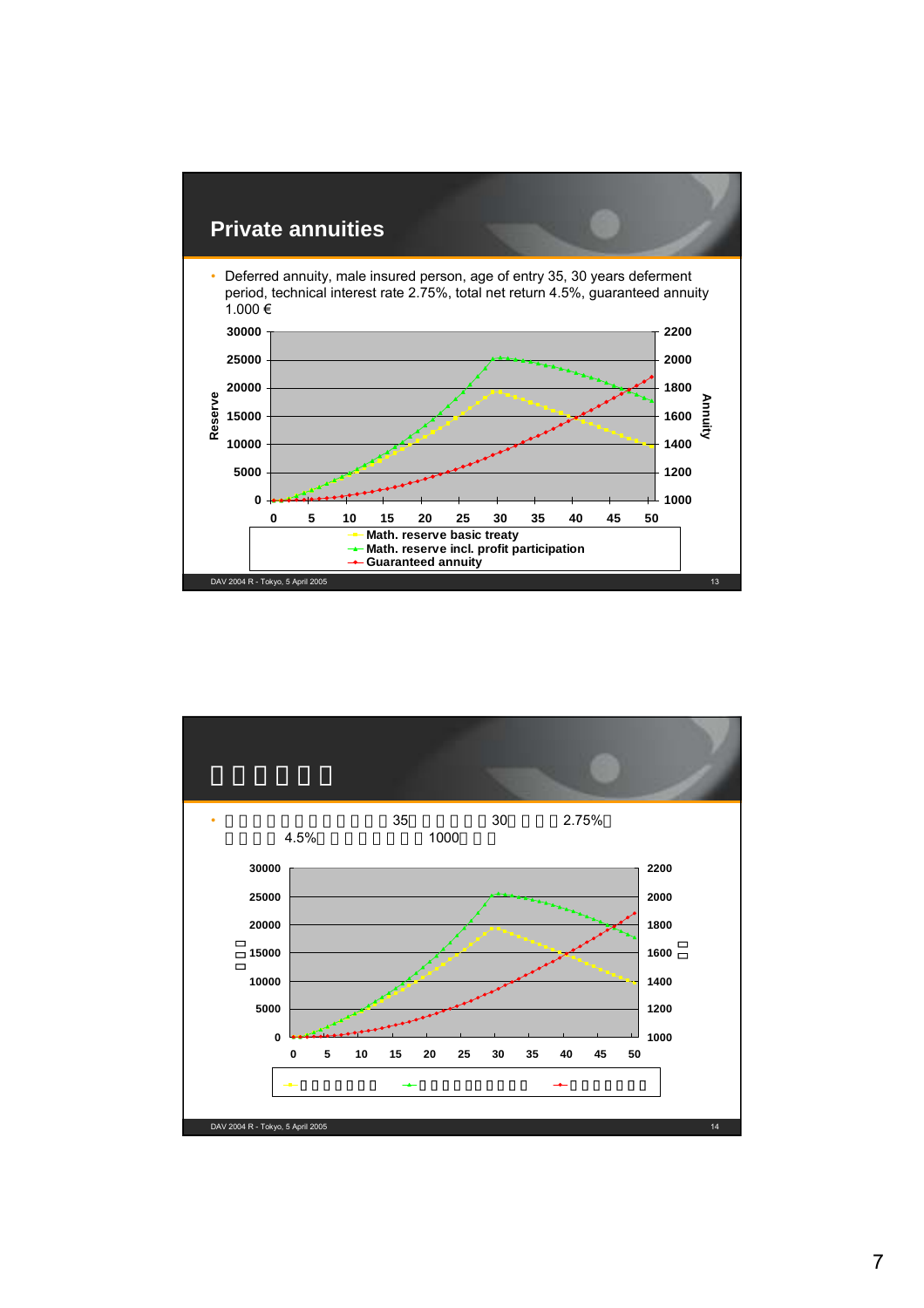# **Company pension schemes vs private annuities**

- Traditionally, company pension schemes use different tables than life insurance companies for annuity business
	- Membership obligatory
	- Premiums paid by the employer
	- All risks arrangements (death, disability, longevity)
	- More homogeneous portfolio due to maximum amounts
	- No full premium / benefit guarantees
	- Employer's obligation to pay additional premiums
- However, many company pension schemes, particularly newly established ones, tend to offer
	- Deferred compensation contracts (premiums paid by the employee)
	- On a facultative basis
	- With a focus on the longevity risk
	- So that the nature of the underlying risk gets much more similar to individual annuities.

DAV 2004 R - Tokyo, 5 April 2005 15

DAV 2004 R - Tokyo, 5 April 2005 16 • 従来、企業年金制度では生命保険会社とは異なる生命表が使用されてきた – 全員加入  $\equiv$  experimental control  $\sim$ – すべてのリスクに対応(死亡、就業不能、長寿)  $\equiv$  and  $\equiv$  and  $\equiv$  and  $\equiv$  and  $\equiv$  and  $\equiv$  $/$  $\equiv$  experimental control  $\sim$ • ただし、多くの企業年金、特に新規に開始された企業年金には下記が多い  $-$  (  $)$ – 任意加入ベース – 長寿リスクに照準 – リスクの性質は個人年金保険との類似点が多い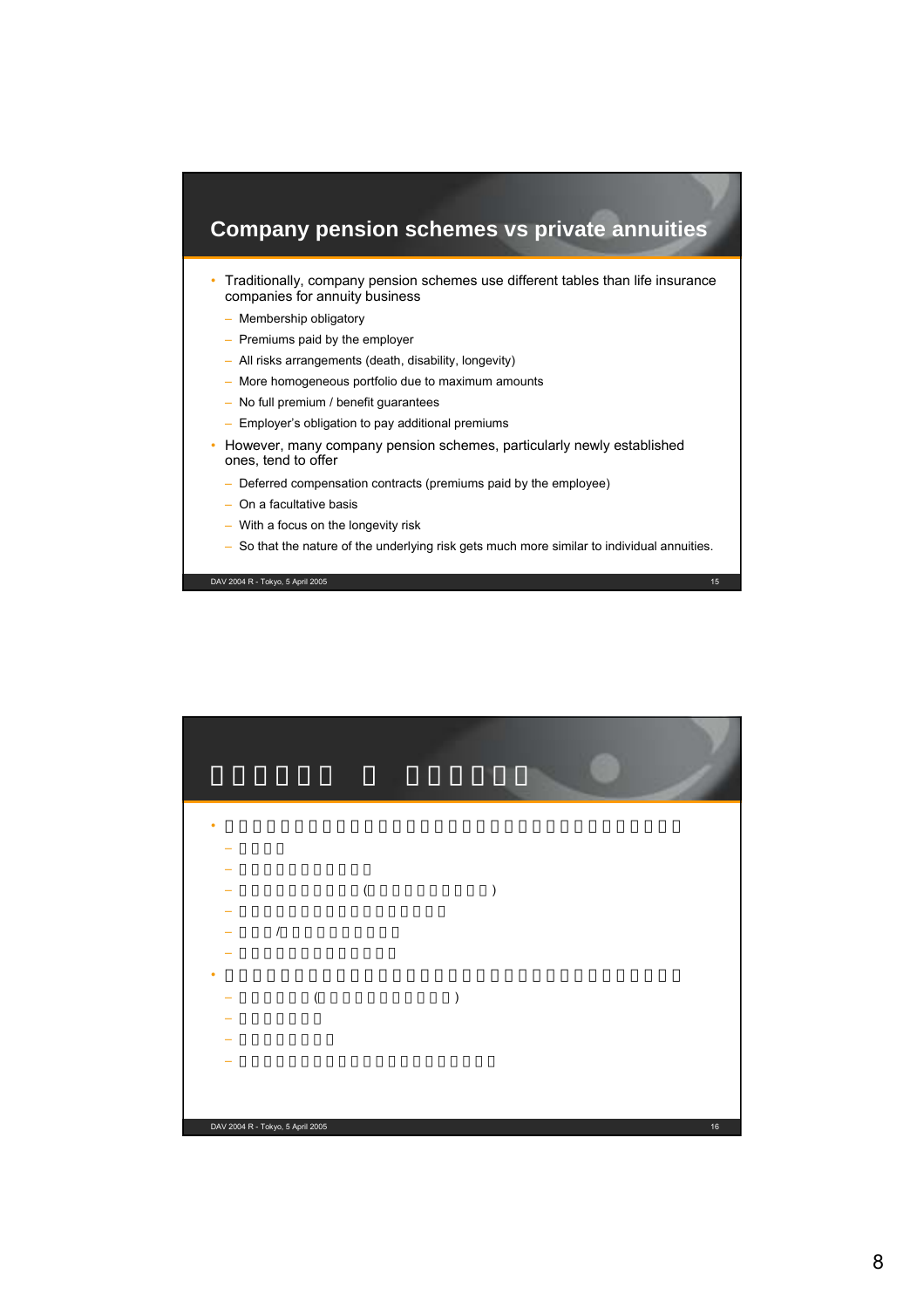

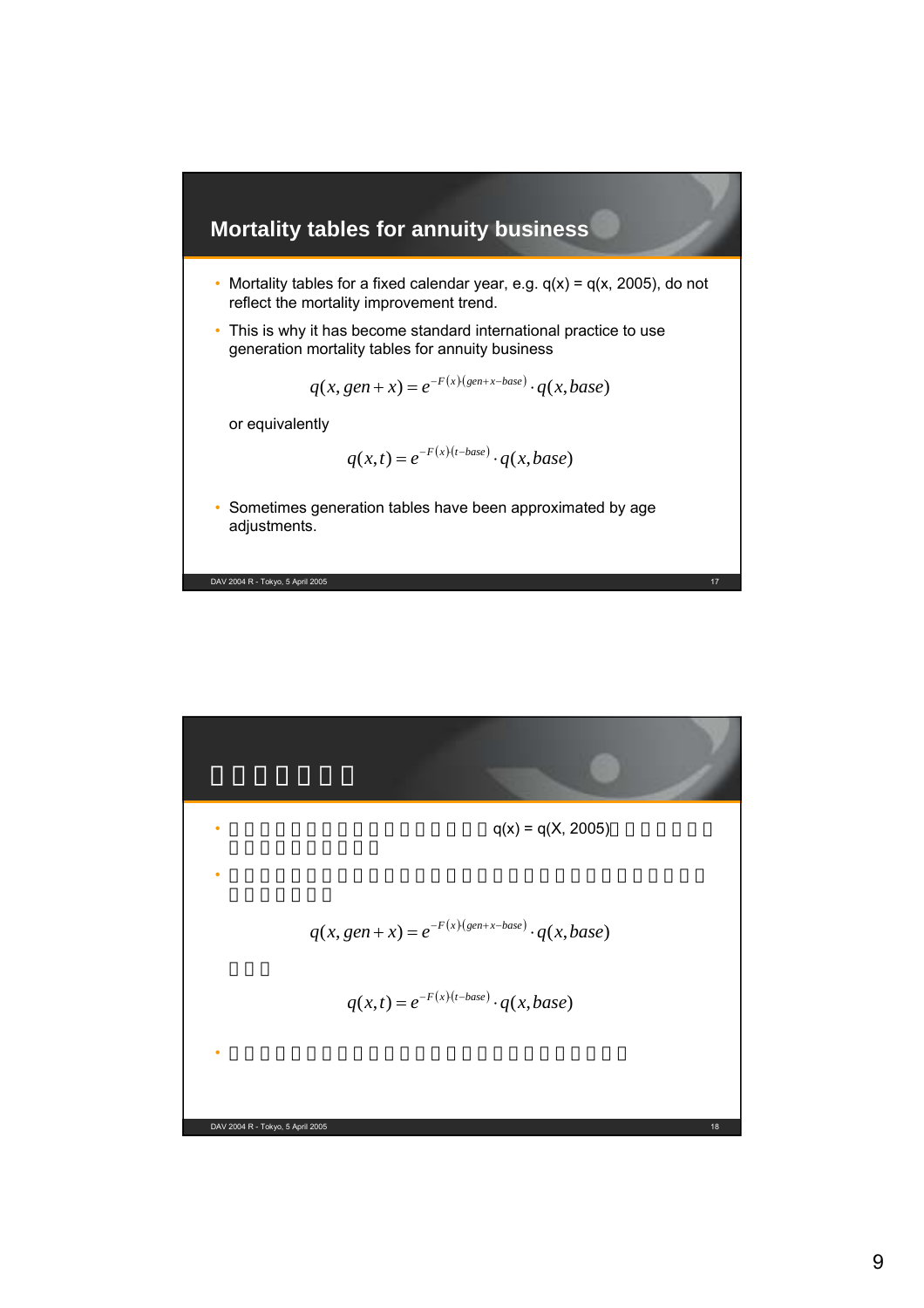

| <b>Rueff 1955</b><br>$\bullet$   |             |     |    |
|----------------------------------|-------------|-----|----|
|                                  | (1880 1950) |     |    |
|                                  |             |     |    |
|                                  |             |     |    |
|                                  |             |     |    |
| DAV 1987 R<br>$\bullet$          |             |     |    |
|                                  | (1900 1980) |     |    |
|                                  |             | 20% |    |
|                                  |             |     |    |
|                                  |             |     |    |
|                                  |             |     |    |
| DAV 2004 R - Tokyo, 5 April 2005 |             |     | 20 |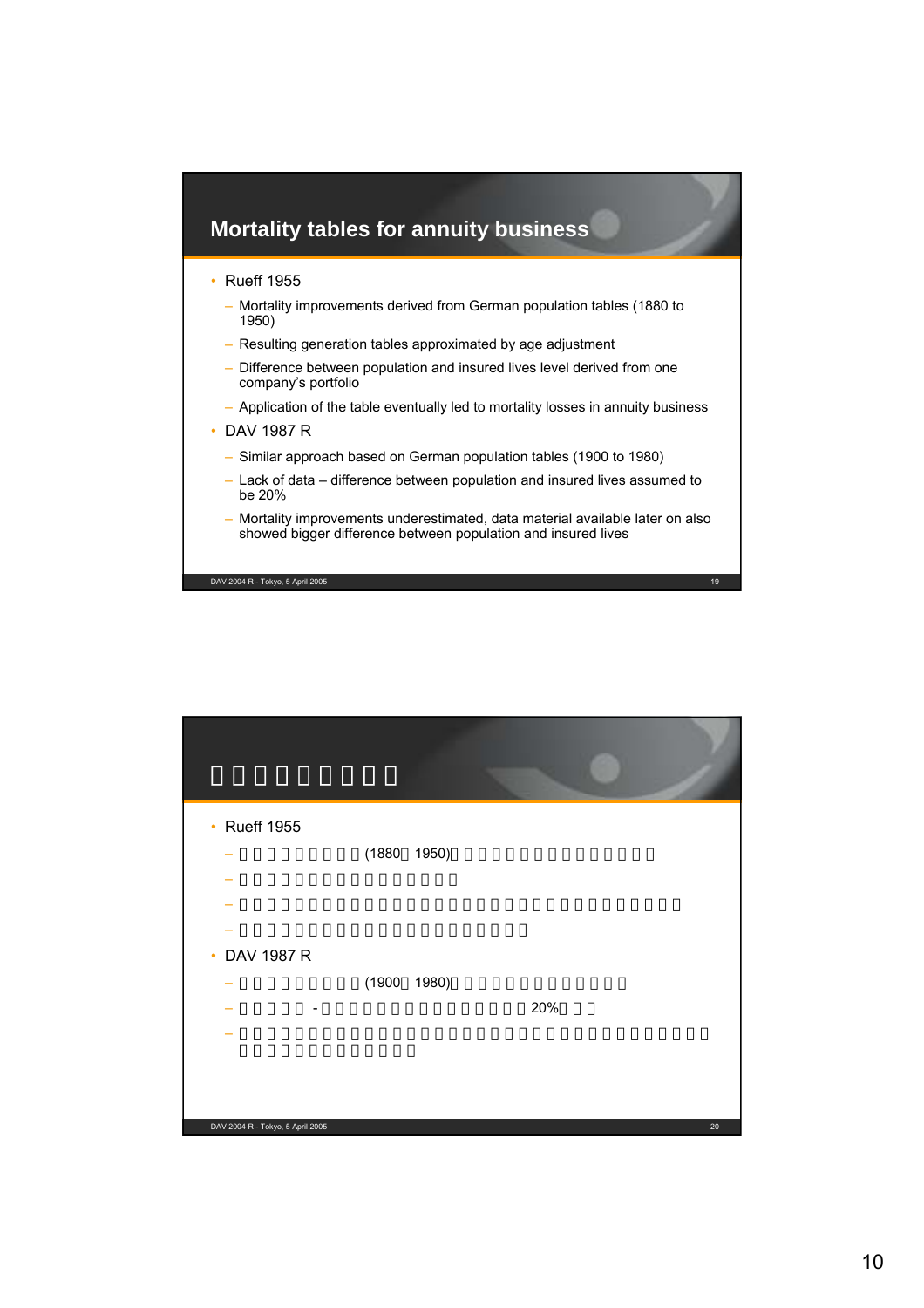

| DAV 1994 R<br>$\bullet$          |           |        |
|----------------------------------|-----------|--------|
|                                  |           | 2000   |
| $-2000$                          | 1870 1987 |        |
|                                  |           |        |
|                                  |           |        |
|                                  |           |        |
| DAV 2004 R - Tokyo, 5 April 2005 |           | $22\,$ |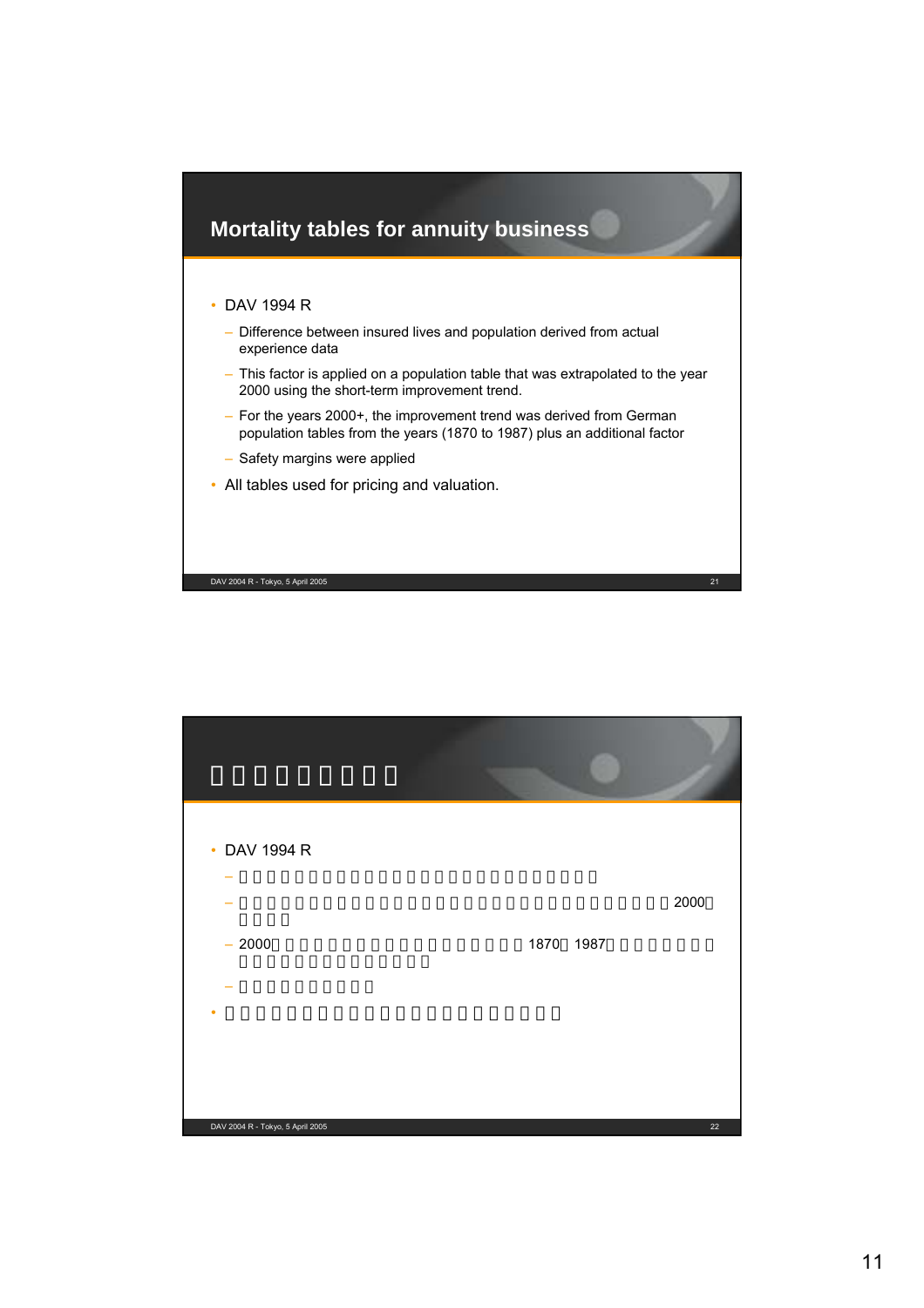

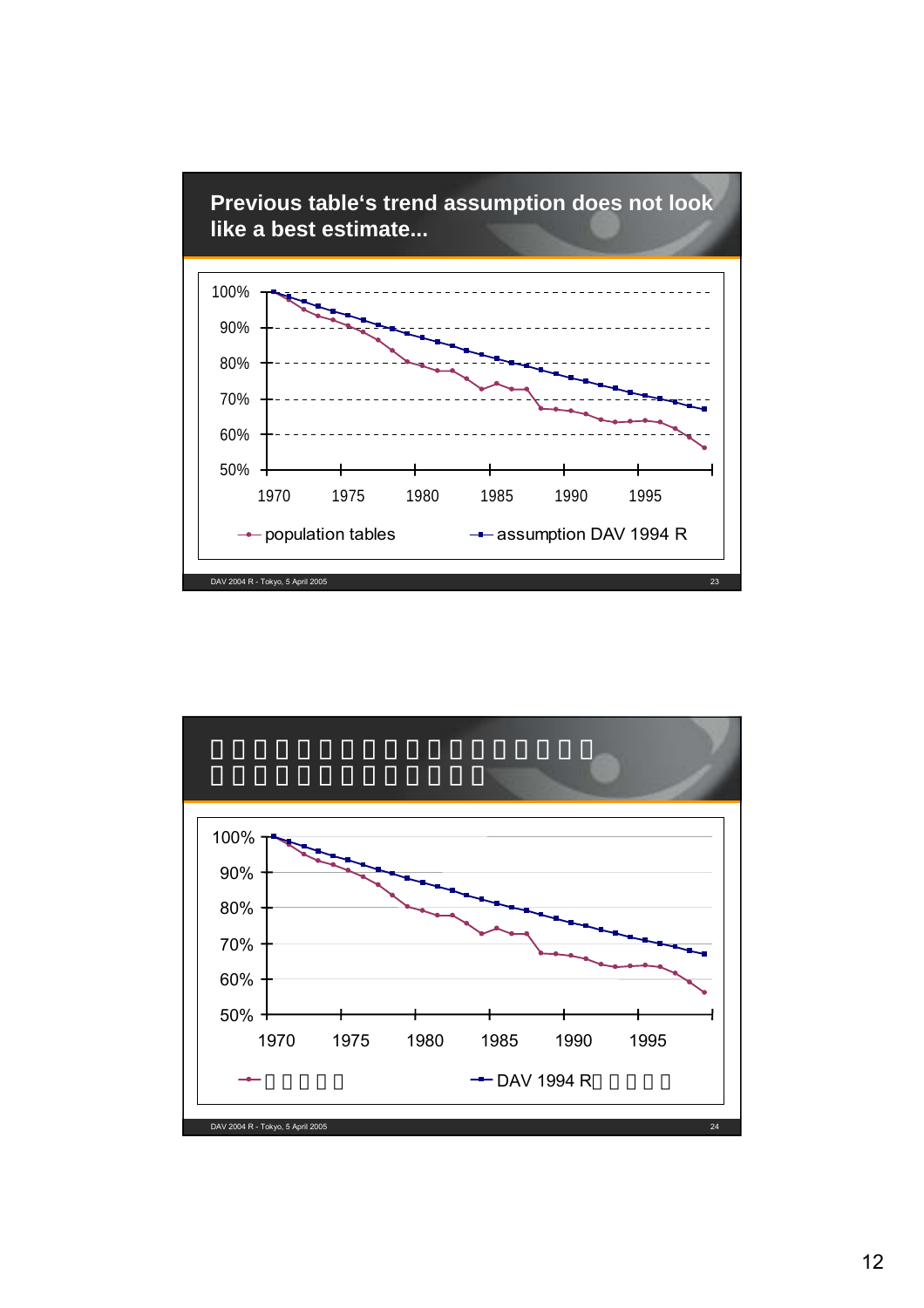# **What has changed for men?**



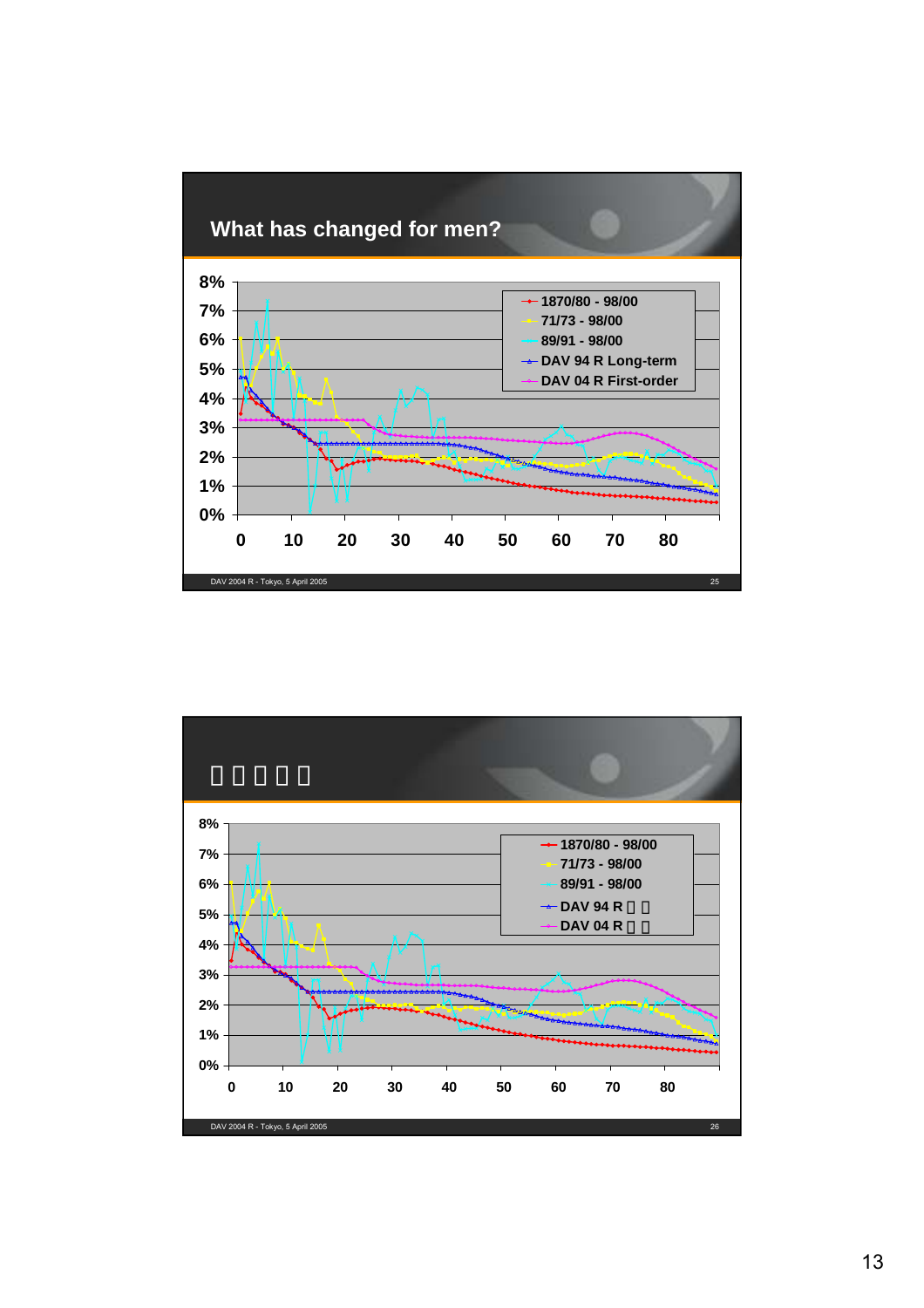



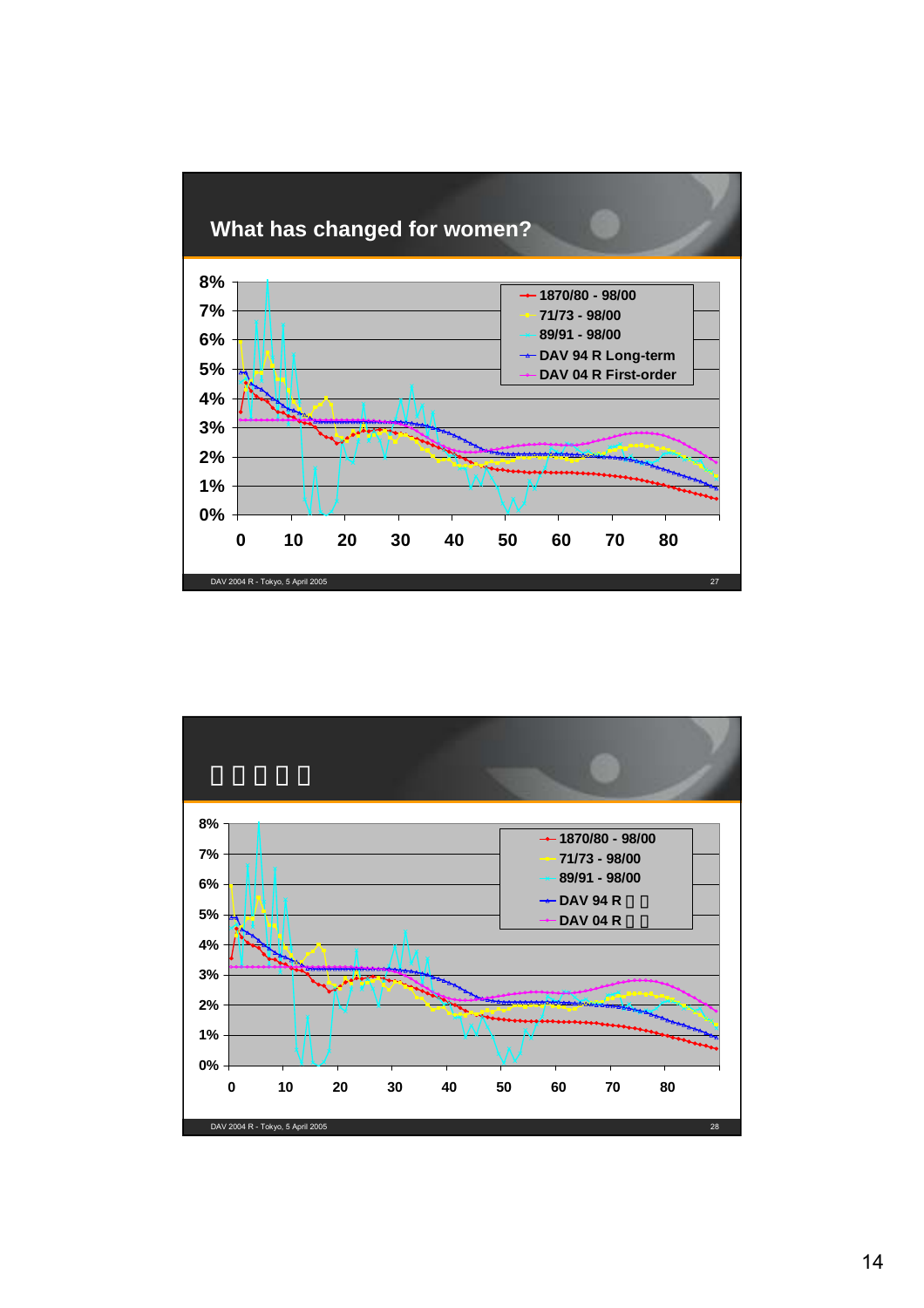

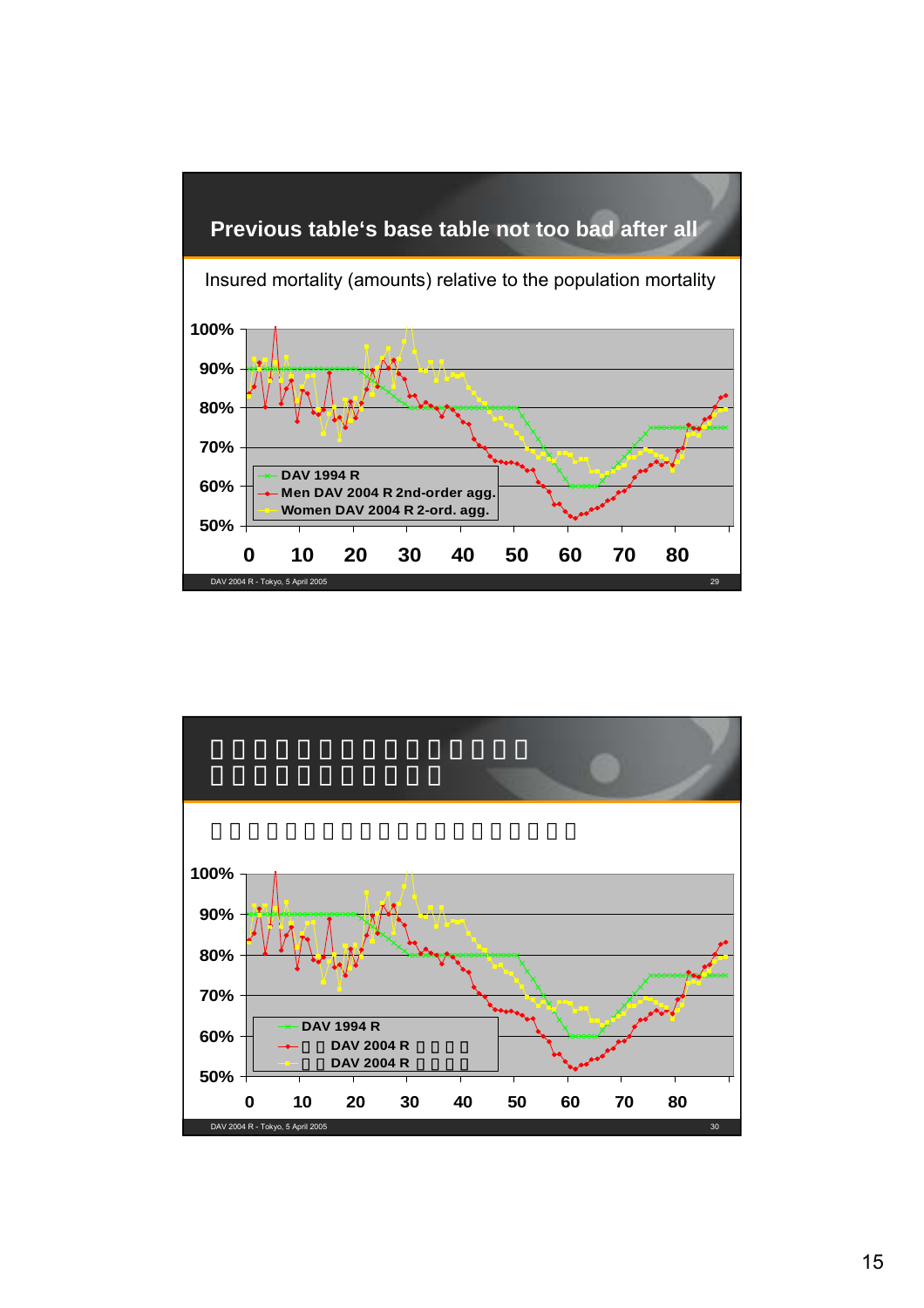

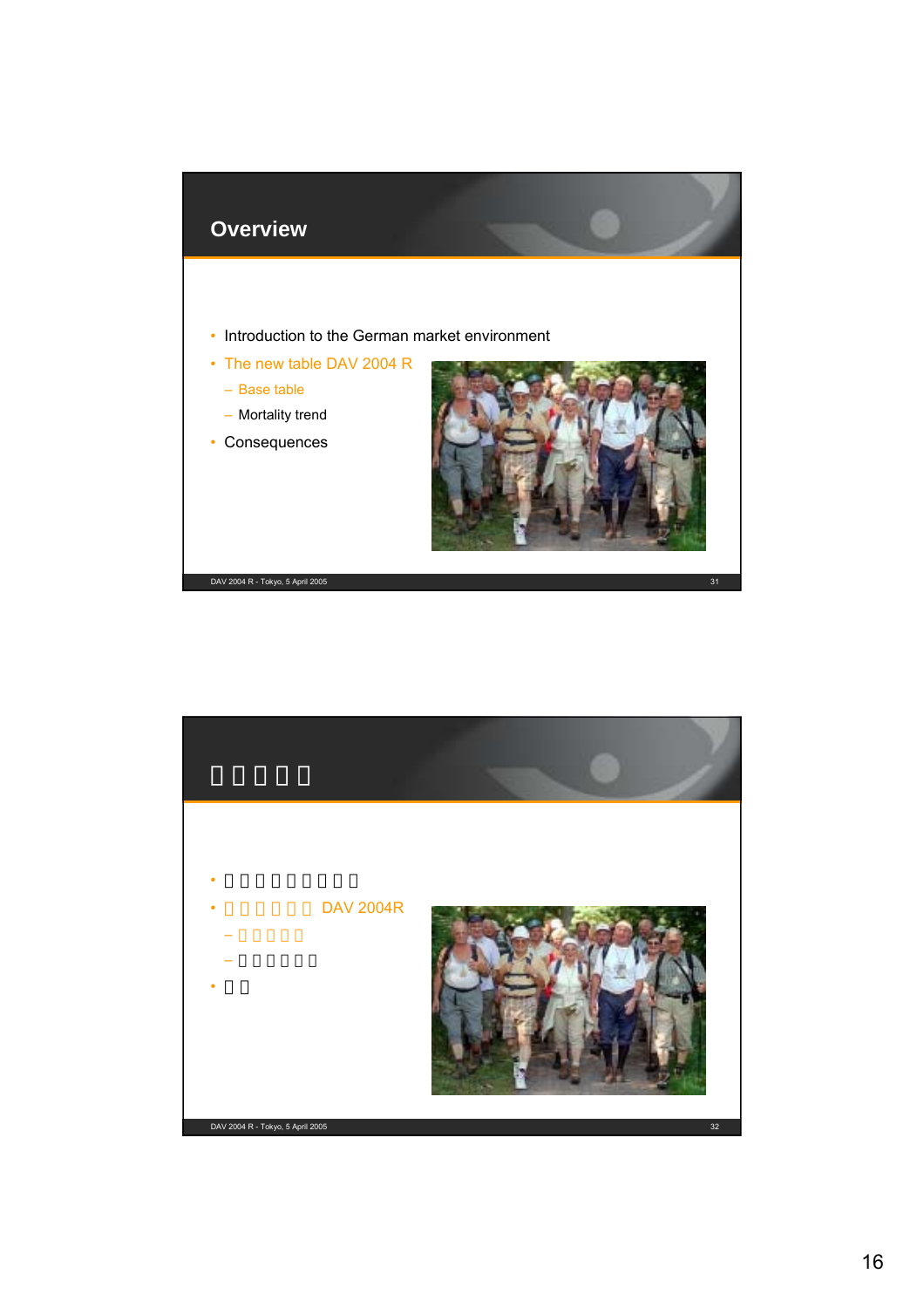

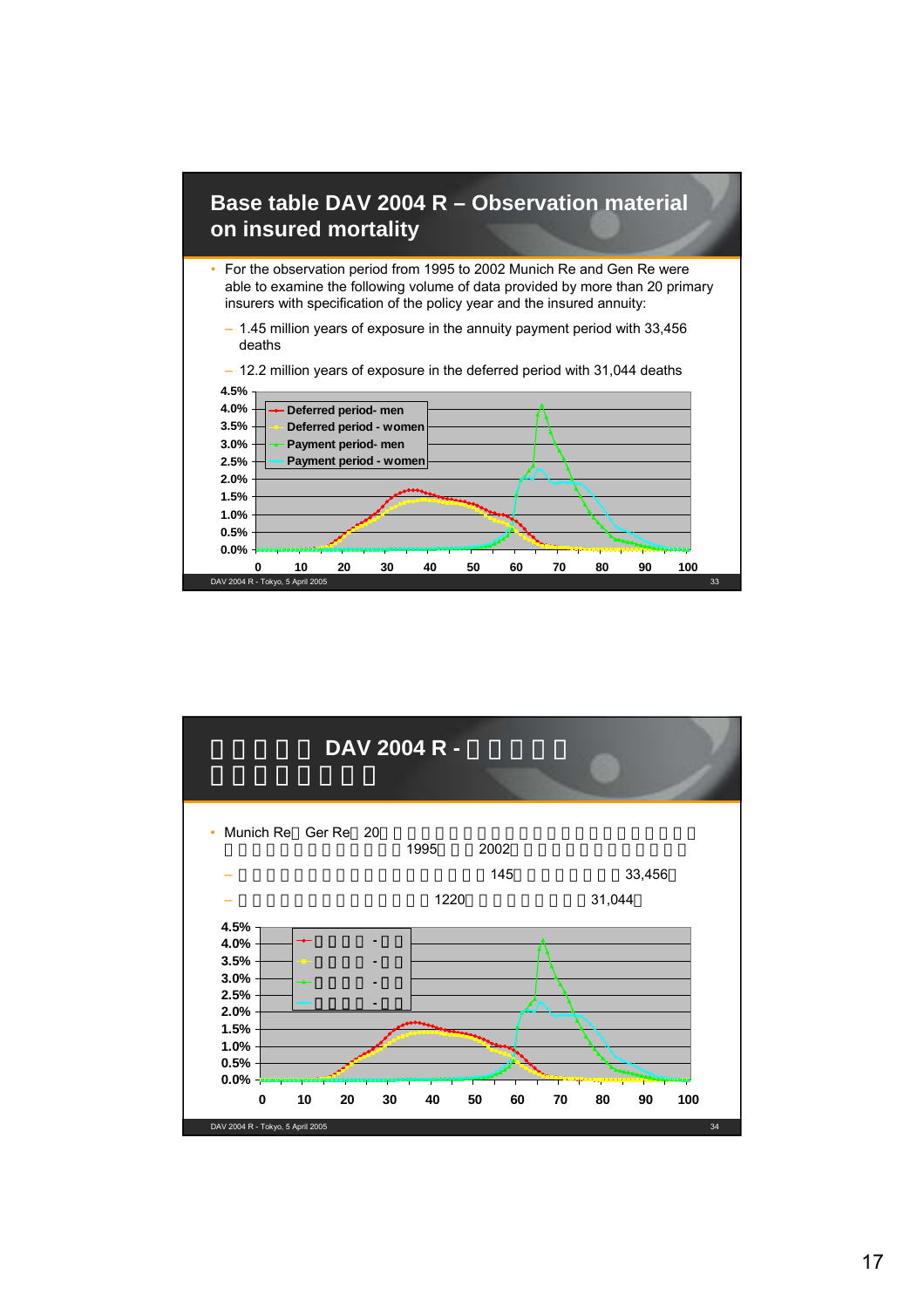# **Base table – pitfalls in portfolio data**

- In most cases, portfolio data will be the best data source but the data has to be thoroughly checked
	- Diversity of data formats
	- Age misreporting
	- Mis-coding of deaths
	- Double-reporting of deaths
	- Data bias due to IT problems
	- Missing deaths
		- Completeness of data at the end of a calendar year
		- Guarantee periods
		- Joint lives policies

DAV 2004 R - Tokyo, 5 April 2005 35

DAV 2004 R - Tokyo, 5 April 2005 36 • 多くの場合、ポートフォリオデータは最善のデータソースであるが、 – データ形式の違い – 年齢の誤報告 – 死亡のコード誤処理 – 死亡の二重報告  $-$  IT – 死亡の報告漏れ •  $\mathbf{e}^{\mathbf{e}}$  +  $\mathbf{e}^{\mathbf{e}}$  +  $\mathbf{e}^{\mathbf{e}}$  +  $\mathbf{e}^{\mathbf{e}}$  +  $\mathbf{e}^{\mathbf{e}}$  +  $\mathbf{e}^{\mathbf{e}}$ • 保証期間 • 連生保険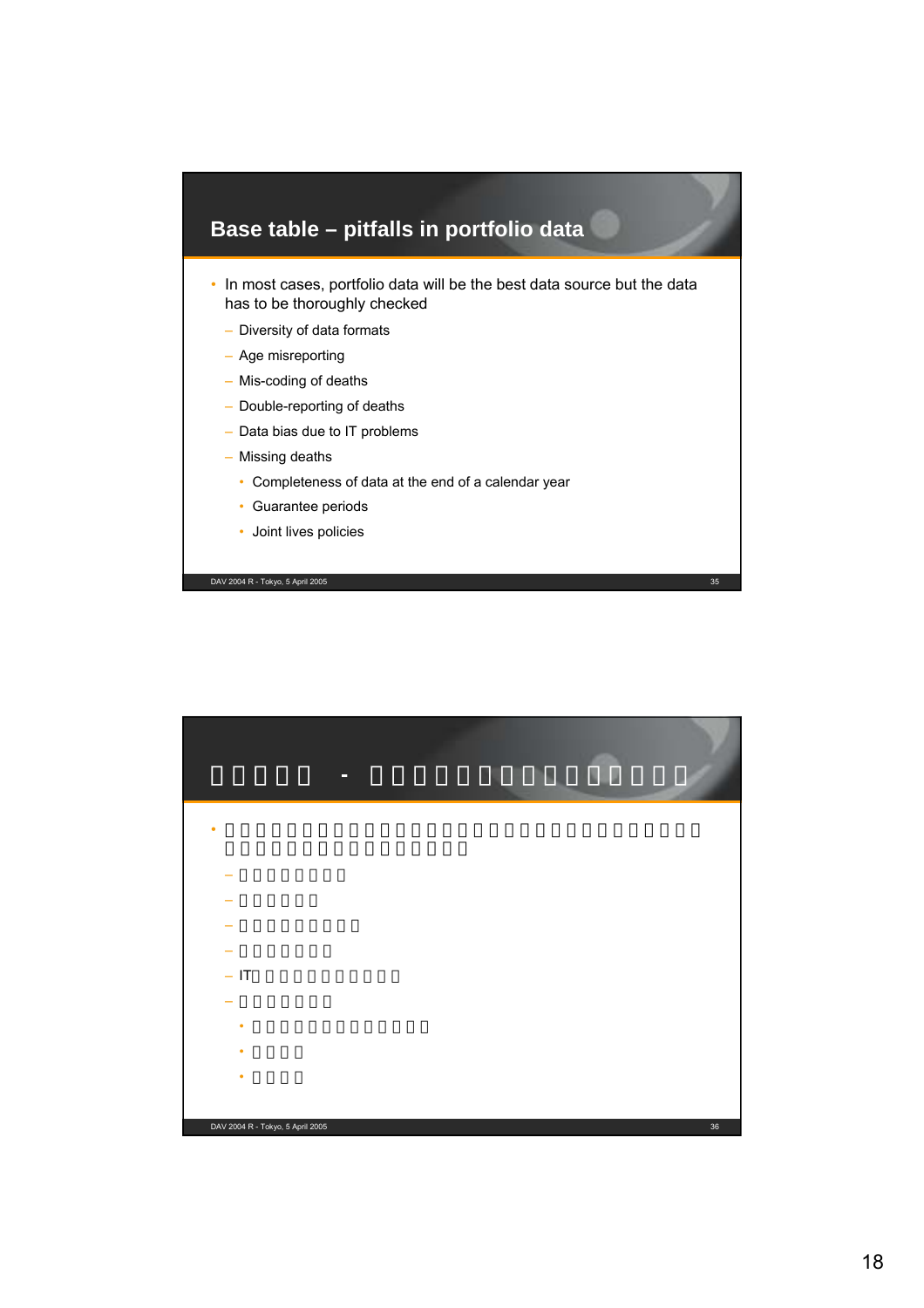

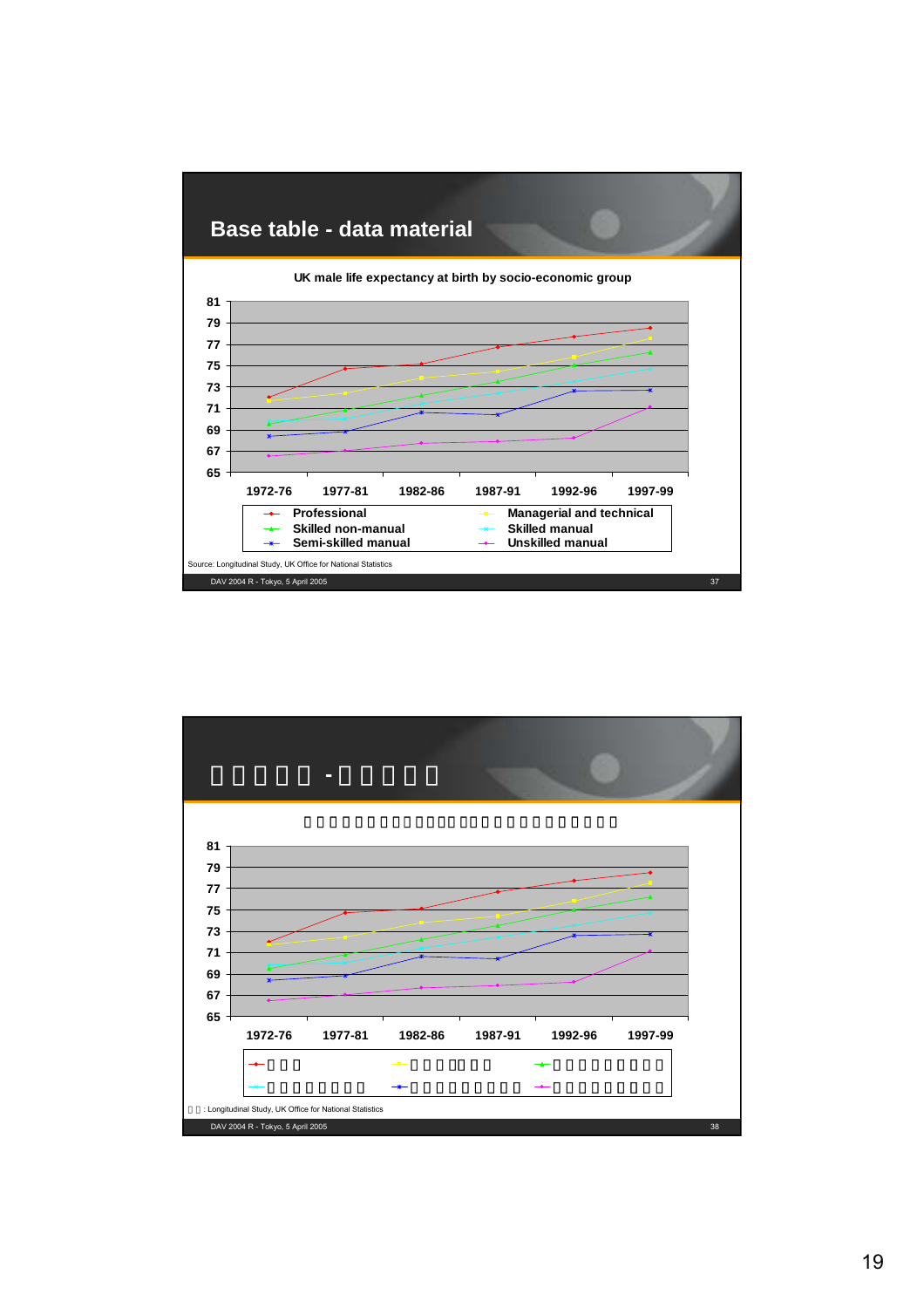#### **Base table DAV 2004 R – Variation by annuity amount**

#### • Observed influence of annuity level on the mortality rate in the benefit payment period

| Annual annuity in Euro | Men  | Women |
|------------------------|------|-------|
| $0 - 600$              | 117% | 111%  |
| $601 - 1200$           | 110% | 105%  |
| 1201 - 2000            | 101% | 99%   |
| 2001 - 3500            | 90%  | 88%   |
| 3501 - 6000            | 89%  | 91%   |
| >6000                  | 86%  | 91%   |
| Aggregate              | 100% | 100%  |

DAV 2004 R - Tokyo, 5 April 2005 39

| DAV 2004 R - |      |      |
|--------------|------|------|
|              |      |      |
|              |      |      |
|              |      |      |
|              |      |      |
| $0 - 600$    | 117% | 111% |
| $601 - 1200$ | 110% | 105% |
| 1201 - 2000  | 101% | 99%  |
| 2001 - 3500  | 90%  | 88%  |
| 3501 - 6000  | 89%  | 91%  |
| >6000        | 86%  | 91%  |
|              |      |      |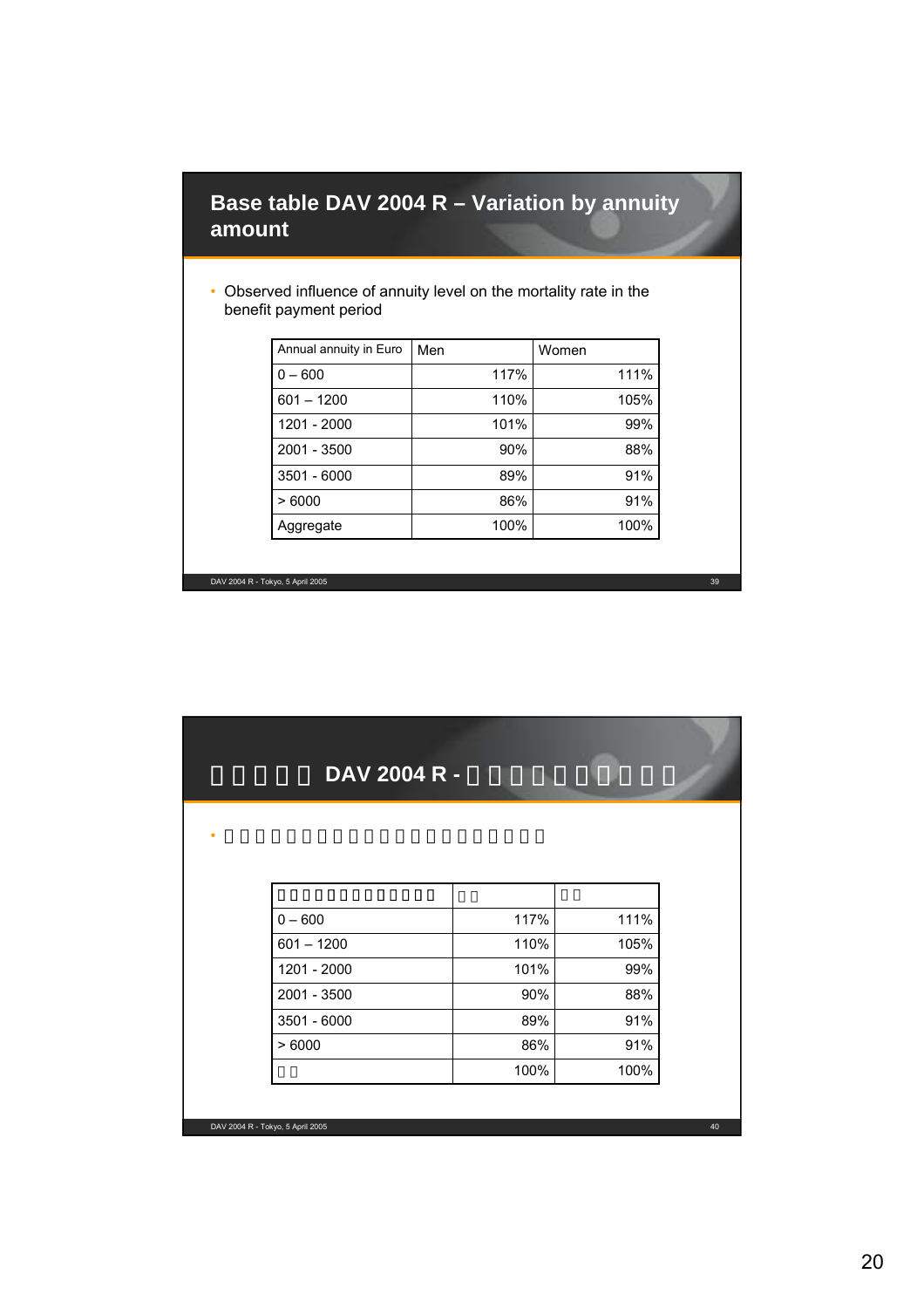#### **Base table DAV 2004 R – Variation by annuity amount**

- Different mortality rates for different annuity amounts will not work in practice.
- Alternatively, mortality rates in the base table of DAV 2004 R are always weighted by the level of annuity, i.e. using
	- $I_{r,t}$ , the sum of annual annuities of the deceased in the observation material who died in year t and at age x  $T_{x,t}$
	- $L_{x,t}$ , the exposure of the insureds living in year t at age x in the observation material weighted by annuity levels
- Sufficient if the actual portfolio structure is similar to the observation material
- Companies focusing on the upper end of the market may need additional adjustments

DAV 2004 R - Tokyo, 5 April 2005 41

DAV 2004 R - Tokyo, 5 April 2005 42 DAV 2004R -• 実務では年金額により死亡率が異なるということはうまくゆかない DAV 2004 R  $-T_{rt}$  tx  $-L_{rt}$  tx • 実際のポートフォリオ構造が調査データに類似してれば十分に有効  $\bullet$  - Geometric Research is a set of  $\mathcal{A}$  -  $\mathcal{A}$  -  $\mathcal{A}$  -  $\mathcal{A}$  -  $\mathcal{A}$  -  $\mathcal{A}$  -  $\mathcal{A}$  -  $\mathcal{A}$  $-T_{x,t}$  $-L_{x,t}$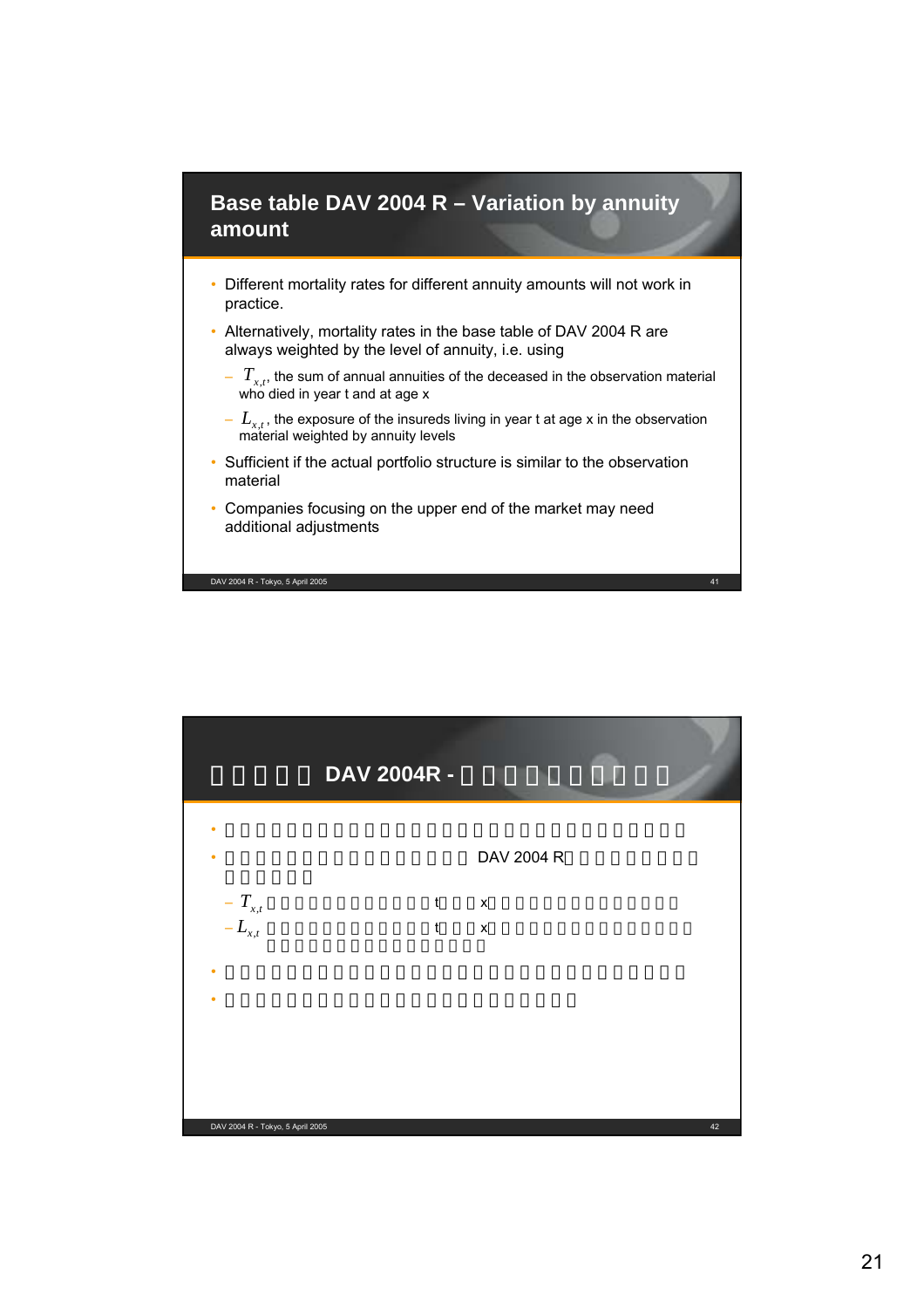

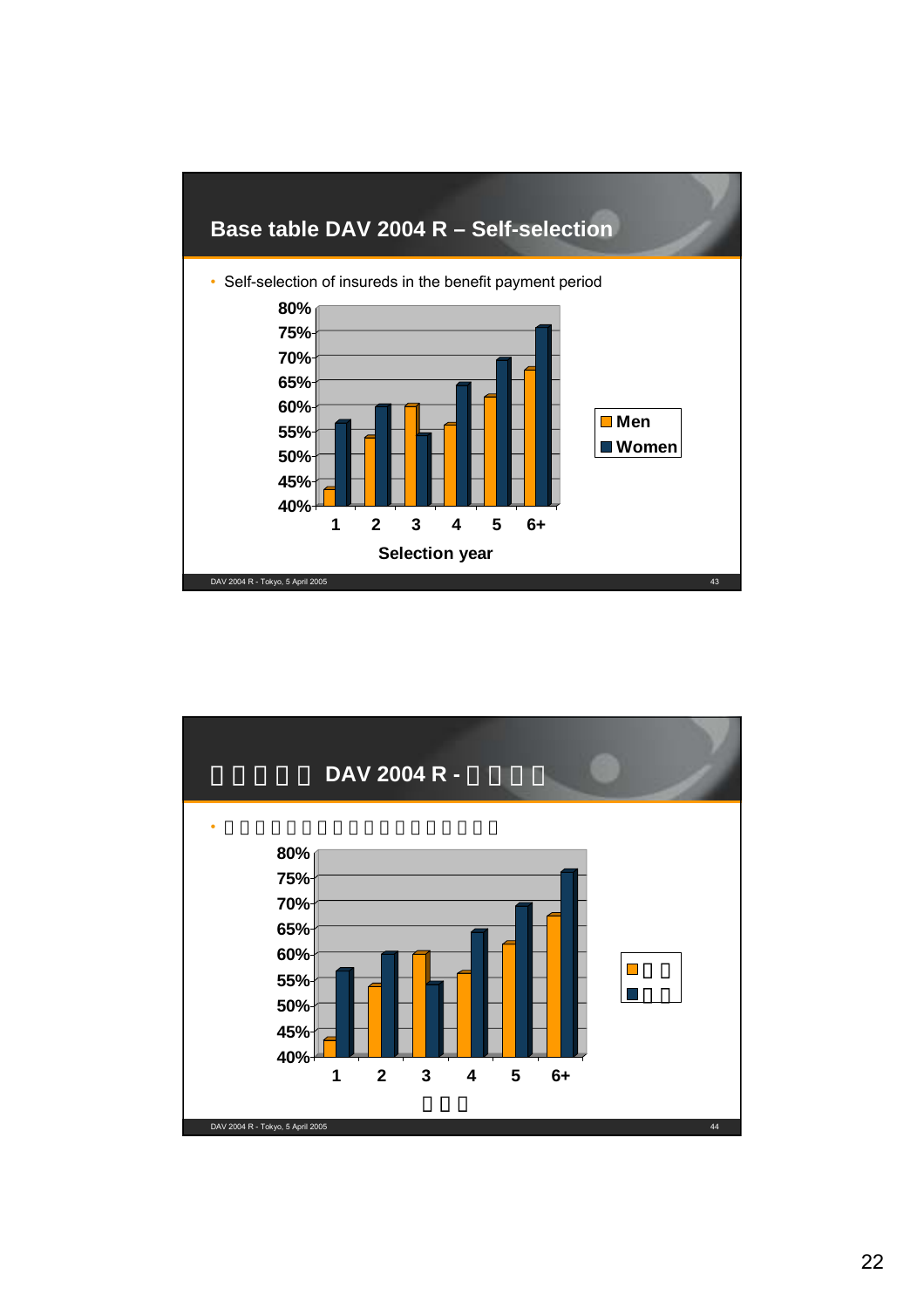

|                                  | - DAV 2004 R -      |    |    |
|----------------------------------|---------------------|----|----|
|                                  | 1999<br>$\mathbf 5$ |    |    |
|                                  |                     | 65 |    |
| ٠                                |                     |    |    |
| DAV 2004 R - Tokyo, 5 April 2005 |                     |    | 46 |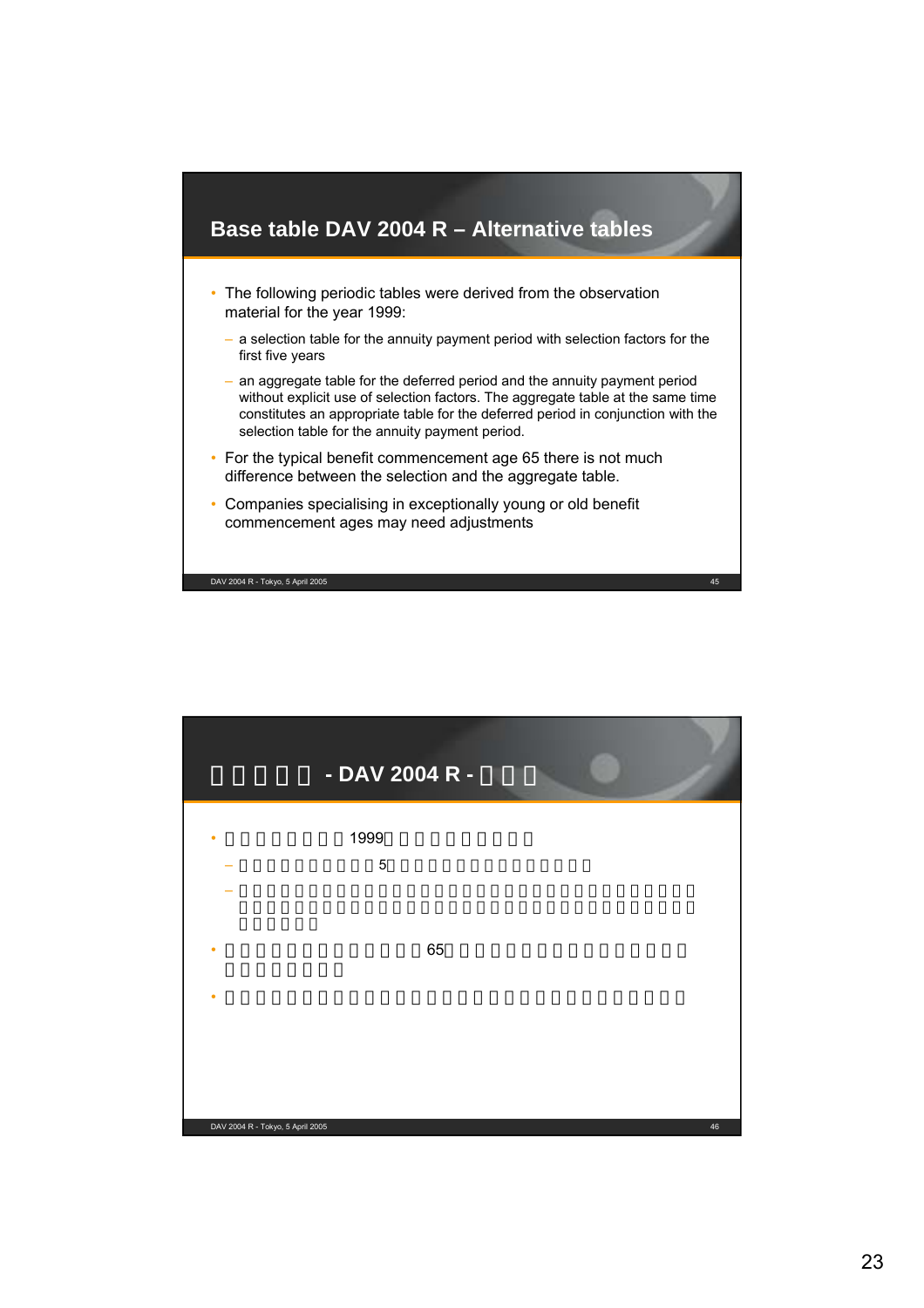

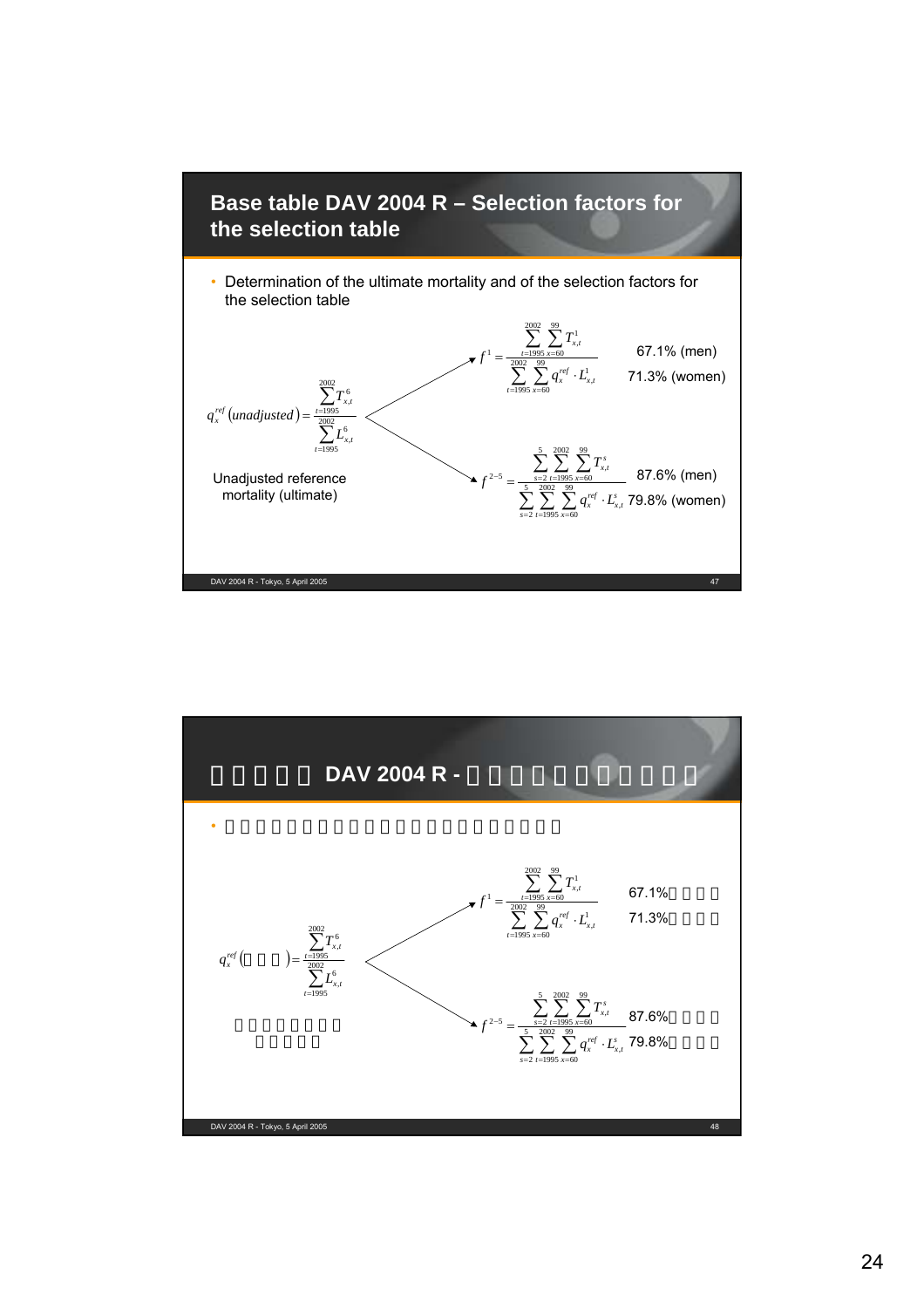#### **Base table DAV 2004 R – Ultimate mortality for the selection table**

• Since little observation material is available for ages under 65 with respect to policies that are in at least the sixth year of annuity payment, the ultimate mortality rates for the age range 60 to 99 of the selection table are calculated with reference to the entire observation material. For this purpose, the data for the first five years is transformed into ultimate data using the calculated selection factors.

$$
q_{x}^{ref} (unadjusted) = \frac{\sum_{s=1}^{6} \sum_{t=1995}^{2002} T_{x,t}^{s}}{f^{1} \cdot \sum_{t=1995}^{2002} L_{x,t}^{1} + f^{2-5} \cdot \sum_{s=2}^{5} \sum_{t=1995}^{2002} L_{x,t}^{s} + \sum_{t=1995}^{2002} L_{x,t}^{6}}
$$

- The unadjusted mortality rates are smoothed using the Whittaker-Henderson Method.
- For ages less than 60 the mortality rates are extrapolated with the aid of the population mortality for the year 1999:

$$
q_x^6 = \hat{q}_{x,1999}^{pop} \cdot \frac{q_x^6}{\hat{q}_{60,1999}^{pop}} = \hat{q}_{x,1999}^{pop} \cdot \begin{cases} 66.6\% \text{ for men} \\ 85.2\% \text{ for women} \end{cases}
$$

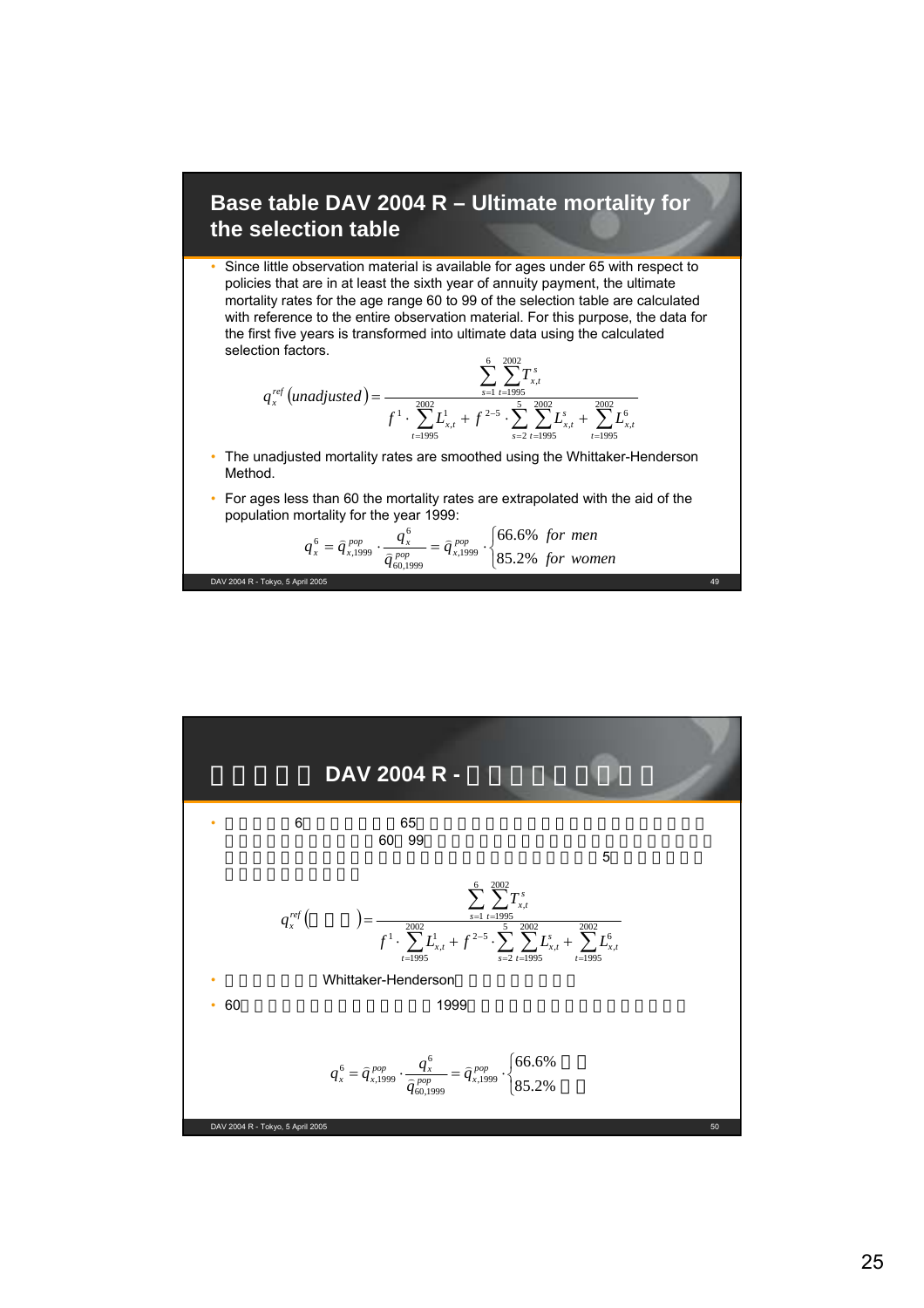

- Insured lives data insufficient
- No population data available
- Following the method in [TKV], we examine six approaches
	- Fit all six models to the actual mortality rates at ages 85 to 95
	- Assess accuracy of the models at ages 96 to 99

*[TKV] - Thatcher, Kannisto, Vaupel:* The force of mortality at Ages 80 to 120

DAV 2004 R - Tokyo, 5 April 2005 51

DAV 2004 R - Tokyo, 5 April 2005 52 DAV 2004 R -*[TKV] - Thatcher, Kannisto, Vaupel:* The force of mortality at Ages 80 to 120  $\bullet$  and  $\bullet$  and  $\bullet$  and  $\bullet$  and  $\bullet$  and  $\bullet$  and  $\bullet$ • <sub>Control</sub> Control Control Co •  $[TKV]$  6  $-85$  95 6  $-96$  99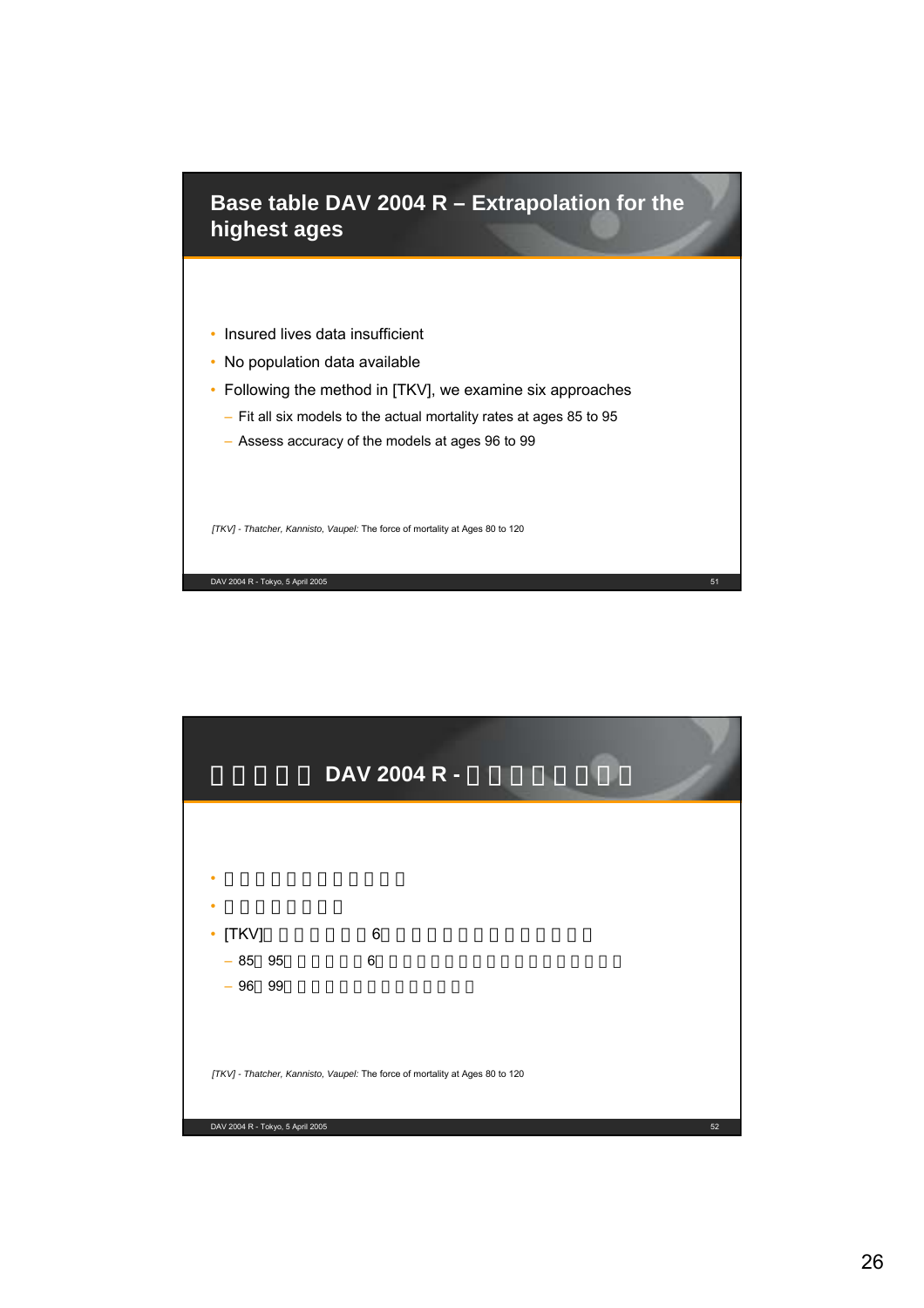# **Base table DAV 2004 R – Extrapolation for the highest ages**

| Males                   |                                          |      |               |      |                         |      |  |
|-------------------------|------------------------------------------|------|---------------|------|-------------------------|------|--|
|                         | (Expected-actual) /<br>Expected deceased |      | Loglikelihood |      | Chi-square<br>statistic |      |  |
| Model                   | Value                                    | Rank | Value         | Rank | Value                   | Rank |  |
| Gompertz                | 9.34%                                    | (7)  | $-953.057$    | (7)  | 7.003                   | (7)  |  |
| Quadratic               | $-0.55%$                                 | (2)  | $-949.504$    | (2)  | 29                      | (2)  |  |
| Heligman & Pollard      | 7.29%                                    | (6)  | $-951.557$    | (6)  | 4.075                   | (6)  |  |
| Weibull                 | 7.18%                                    | (5)  | $-951.505$    | (5)  | 3.927                   | (5)  |  |
| Kannisto with c=0       | 4.07%                                    | (4)  | $-950.078$    | (4)  | 1.166                   | (4)  |  |
| Kannisto with $c\neq 0$ | 0.07%                                    | (1)  | $-949.490$    | (1)  |                         | (1)  |  |
| Logistic                | $-1.20%$                                 | (3)  | $-949.535$    | (3)  | 91                      | (3)  |  |

DAV 2004 R - Tokyo, 5 April 2005 53

# DAV 2004 R -

|                    |          |     | log        |     | 2     |     |
|--------------------|----------|-----|------------|-----|-------|-----|
|                    |          |     |            |     |       |     |
| Gompertz           | 9.34%    | (7) | $-953.057$ | (7) | 7.003 | (7) |
|                    | $-0.55%$ | (2) | $-949.504$ | (2) | 29    | (2) |
| Heligman & Pollard | 7.29%    | (6) | $-951.557$ | (6) | 4.075 | (6) |
| Weibull            | 7.18%    | (5) | $-951.505$ | (5) | 3.927 | (5) |
| Kannisto with c=0  | 4.07%    | (4) | $-950.078$ | (4) | 1.166 | (4) |
| Kannisto with c 0  | 0.07%    | (1) | $-949.490$ | (1) |       | (1) |
|                    | $-1.20%$ | (3) | $-949.535$ | (3) | 91    | (3) |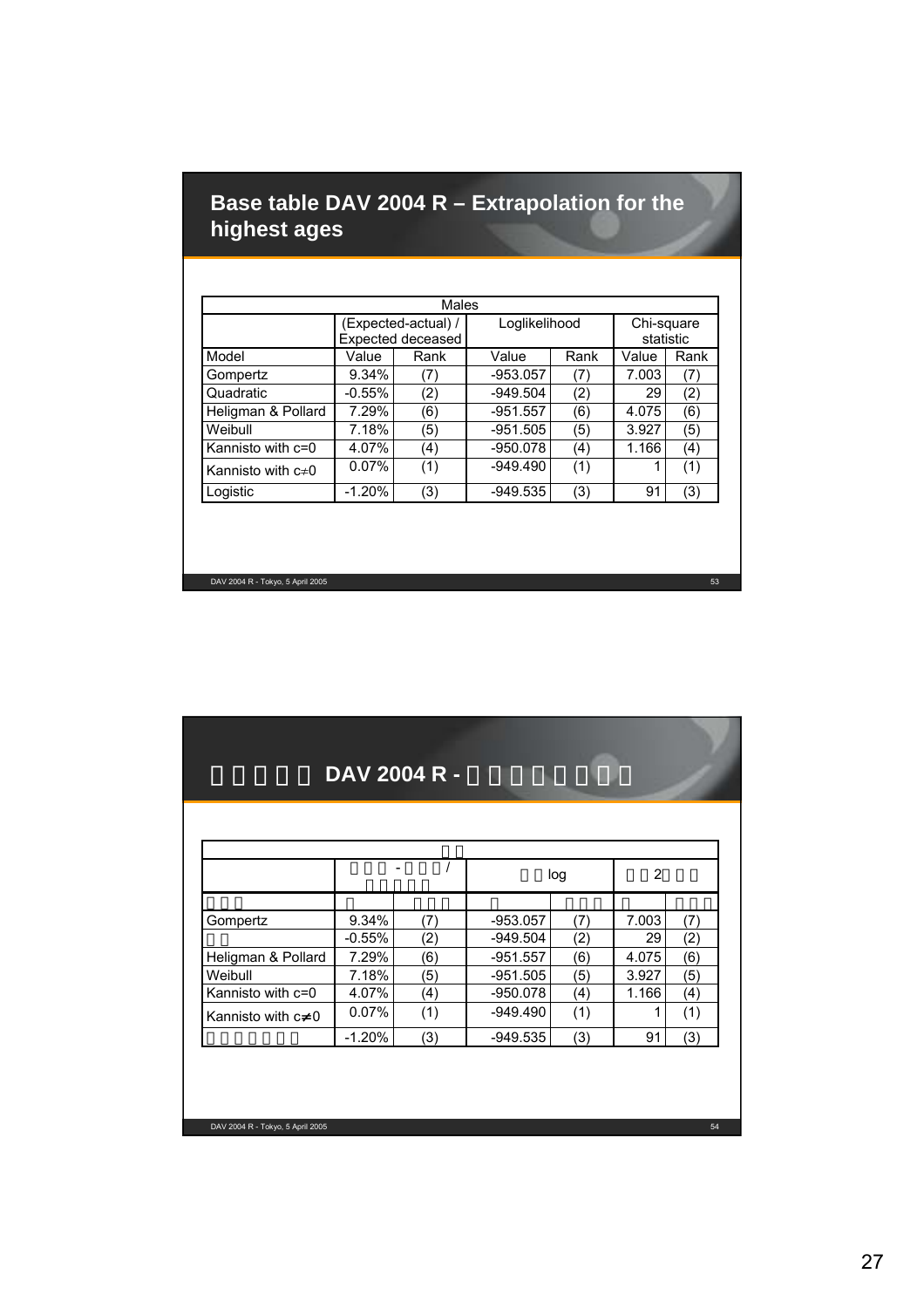# **Base table DAV 2004 R – Extrapolation for the highest ages**

| Females                 |           |                     |               |      |            |      |  |
|-------------------------|-----------|---------------------|---------------|------|------------|------|--|
|                         |           | (Expected-actual) / | Loglikelihood |      | Chi-square |      |  |
|                         |           | Expected deceased   |               |      | statistic  |      |  |
| Model                   | Value     | Rank                | Value         | Rank | Value      | Rank |  |
| Gompertz                | 13.02%    | (7)                 | $-1.462.744$  | (7)  | 17.364     | (7   |  |
| Quadratic               | $-1.00\%$ | 11                  | $-1.453.831$  | (1   | 120        | (1`  |  |
| Heligman & Pollard      | 11.43%    | (6)                 | $-1.460.436$  | (6)  | 12.950     | (6)  |  |
| Weibull                 | 10.98%    | (5)                 | $-1.459.898$  | (5)  | 11.916     | (5)  |  |
| Kannisto with c=0       | 9.15%     | (4)                 | $-1.457.819$  | (4)  | 7.913      | (4)  |  |
| Kannisto with $c\neq 0$ | 1.57%     | (2)                 | $-1.453.879$  | (2)  | 214        | (2)  |  |
| Logistic                | 2.52%     | (3)                 | $-1.454.067$  | (3)  | 587        | (3)  |  |

DAV 2004 R - Tokyo, 5 April 2005 55

#### DAV 2004 R -

|                    |           |     | log          |     | 2      |     |
|--------------------|-----------|-----|--------------|-----|--------|-----|
|                    |           |     |              |     |        |     |
| Gompertz           | 13.02%    | (7) | $-1.462.744$ | (7) | 17.364 | (7) |
|                    | $-1.00\%$ | (1) | $-1.453.831$ | (1` | 120    | (1) |
| Heligman & Pollard | 11.43%    | (6) | $-1.460.436$ | (6) | 12.950 | (6) |
| Weibull            | 10.98%    | (5) | $-1.459.898$ | (5) | 11.916 | (5) |
| Kannisto with c=0  | 9.15%     | (4) | $-1.457.819$ | (4) | 7.913  | (4) |
| Kannisto with c 0  | 1.57%     | (2) | $-1.453.879$ | (2) | 214    | (2) |
|                    | 2.52%     | (3) | $-1.454.067$ | (3) | 587    | (3) |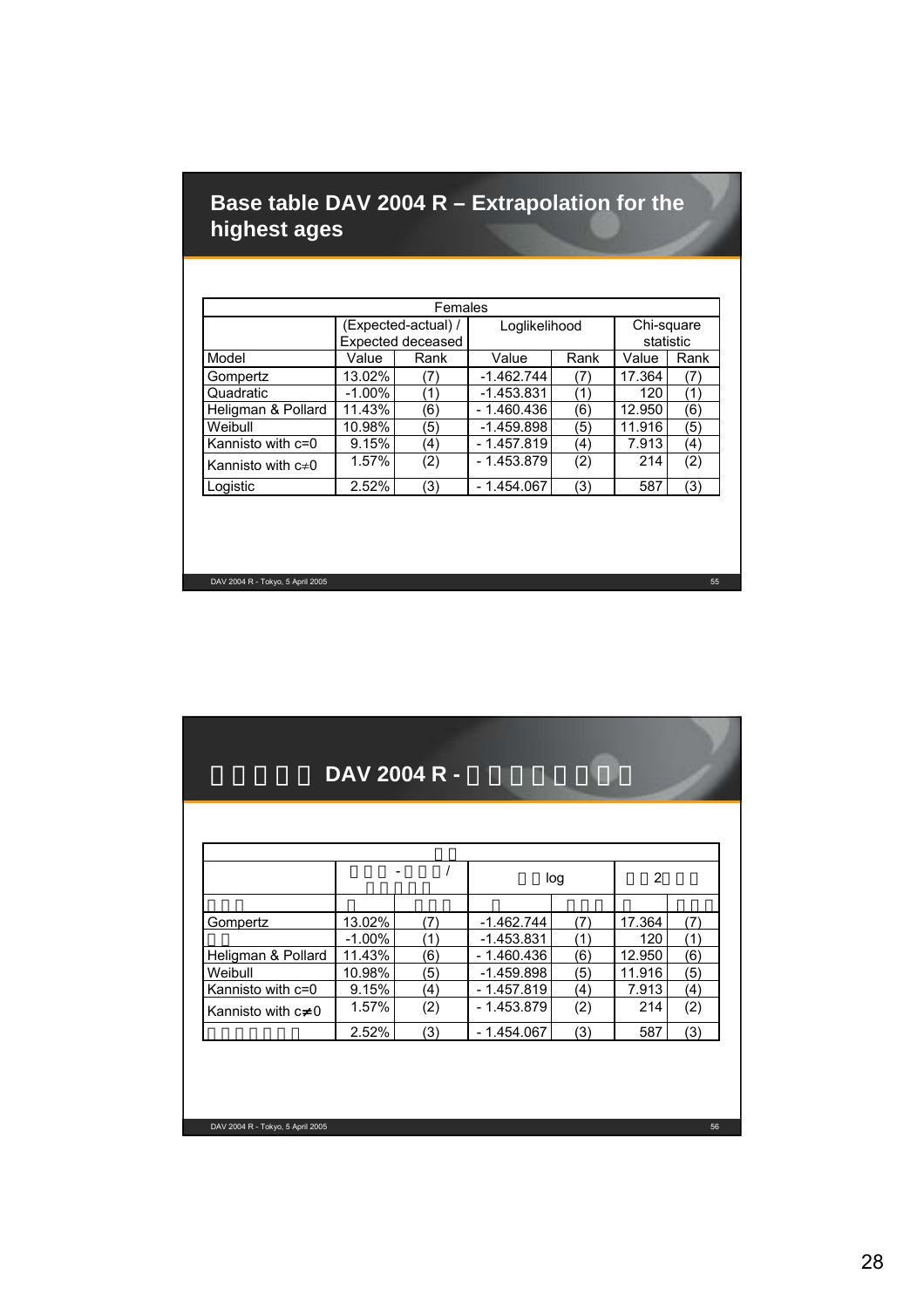# **Base table DAV 2004 R – Extrapolation for the highest ages**

- Logistic, Kannisto (c≠0) and Quadratic model produce the best results
- Quadratic model disregarded because of decreasing mortality rates
- Logistic and Kannisto model compared with mortality rates from Japan

|                        | Males     |           | <b>Females</b> |           |
|------------------------|-----------|-----------|----------------|-----------|
|                        | $x = 105$ | $X = 109$ | $x = 105$      | $X = 109$ |
| Japanese<br>population | 46.1%     | 52.2%     | 41.9%          | 49.6%     |
| Logistic model         | 42.2%     | 50.0%     | 36.1%          | 43.8%     |
| Kannisto model         | 40.9%     | 46.1%     | 33.4%          | 38.3%     |

• Logistic model used for extrapolation

|          |           |         | Kannisto c≠0 |         |
|----------|-----------|---------|--------------|---------|
|          | Kannisto  |         |              |         |
|          | $x = 105$ | $X=109$ | $x = 105$    | $X=109$ |
|          | 46.1%     | 52.2%   | 41.9%        | 49.6%   |
|          | 42.2%     | 50.0%   | 36.1%        | 43.8%   |
| Kannisto | 40.9%     | 46.1%   | 33.4%        | 38.3%   |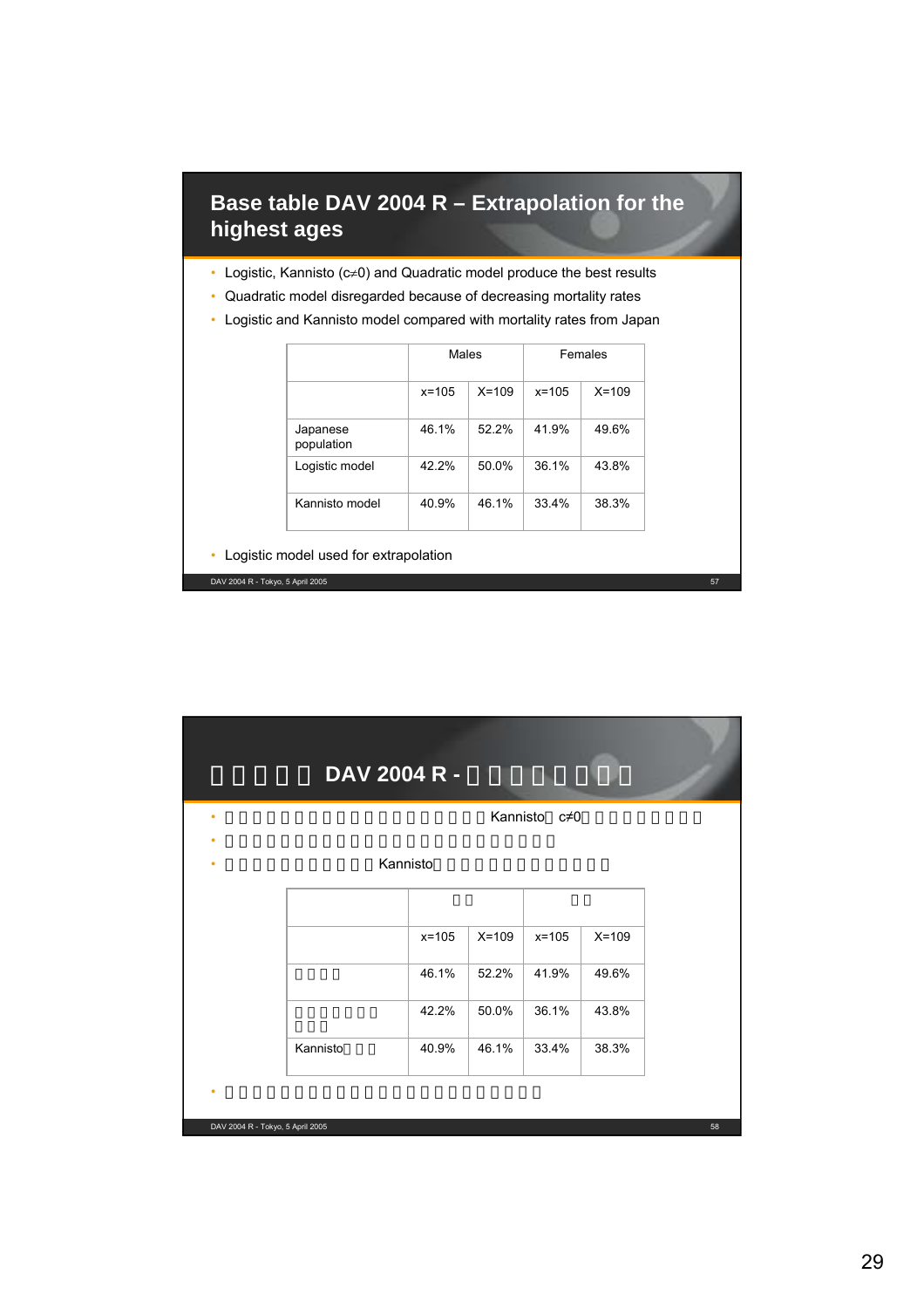

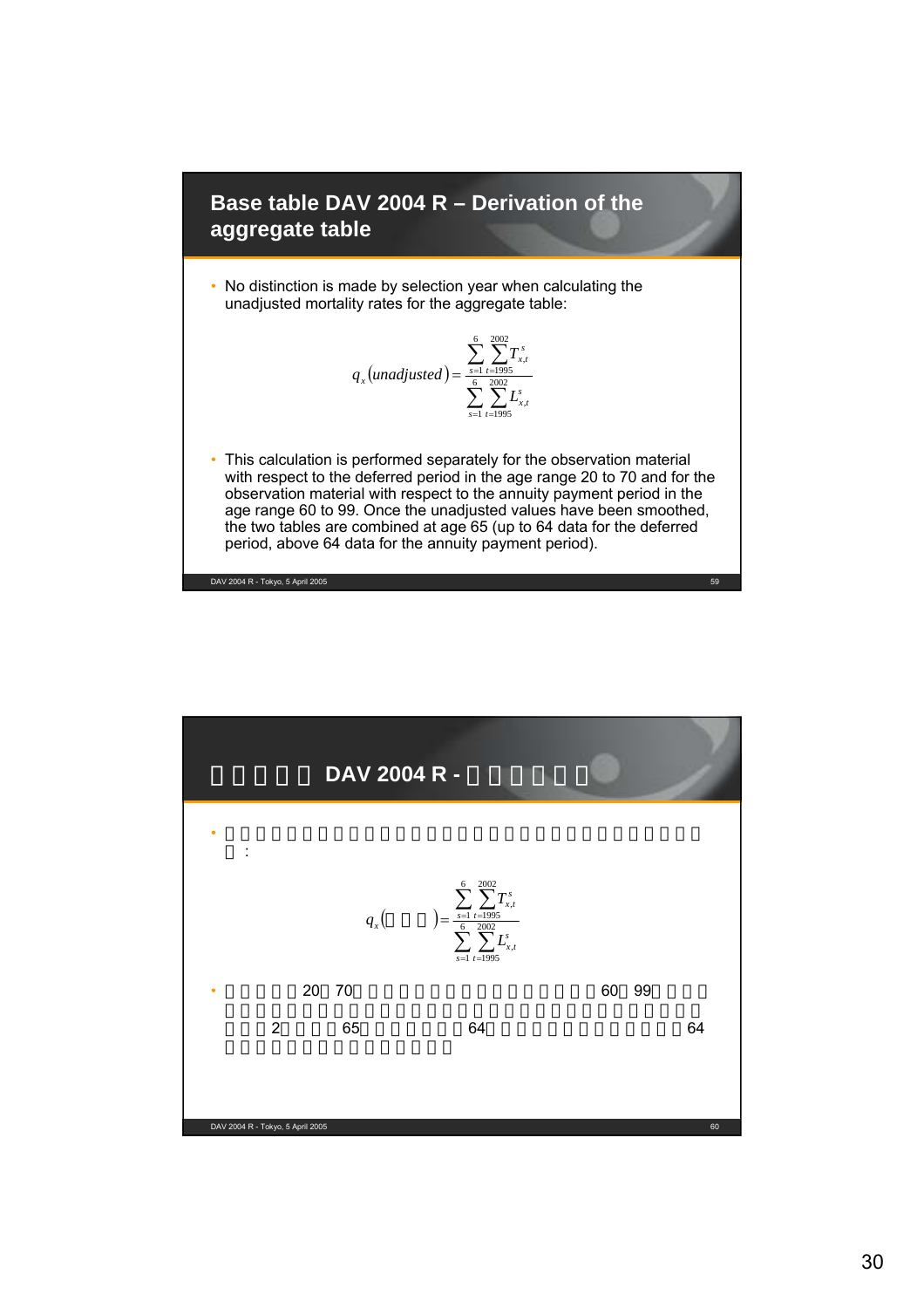#### **DAV 2004 R – Statistical fluctuation deduction**

• The target figure in the measurement of the statistical fluctuation reduction relative to the 95% safety level is the policy reserve released at death:

$$
P(\sum_{x} T_x V_x \geq \sum_{x} (q_x - s_x^{\alpha}) L_x^M V_x) = 1 - \alpha
$$

• A non-age-dependent, relative fluctuation reduction is determined, since in this way the safety level actually achieved is relatively independent of the age structure of the portfolio in question:

$$
s_x^{\alpha} = s^{\alpha} \cdot q_x
$$

- The calculation uses a model portfolio of 200,000 insureds geared to the observation material. The calculation is performed on the basis of the periodic mortality for 1999.
- The fluctuation reduction is 6.26% for men and 7.22% for women.

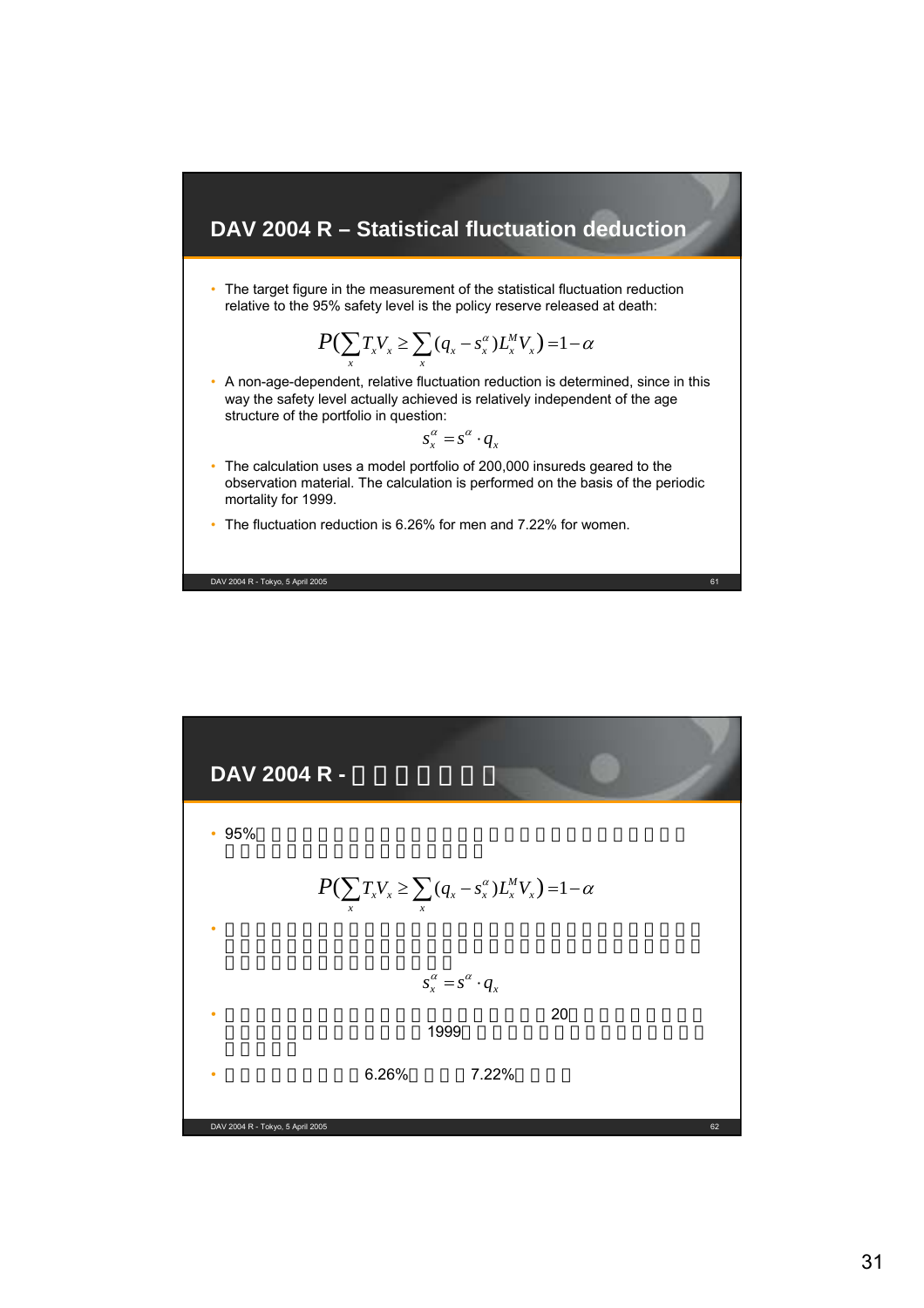

| DAV 2004 R -                     |    |
|----------------------------------|----|
|                                  |    |
|                                  |    |
|                                  |    |
|                                  |    |
|                                  |    |
|                                  |    |
|                                  |    |
| 10%                              |    |
|                                  |    |
|                                  |    |
| DAV 2004 R - Tokyo, 5 April 2005 | 64 |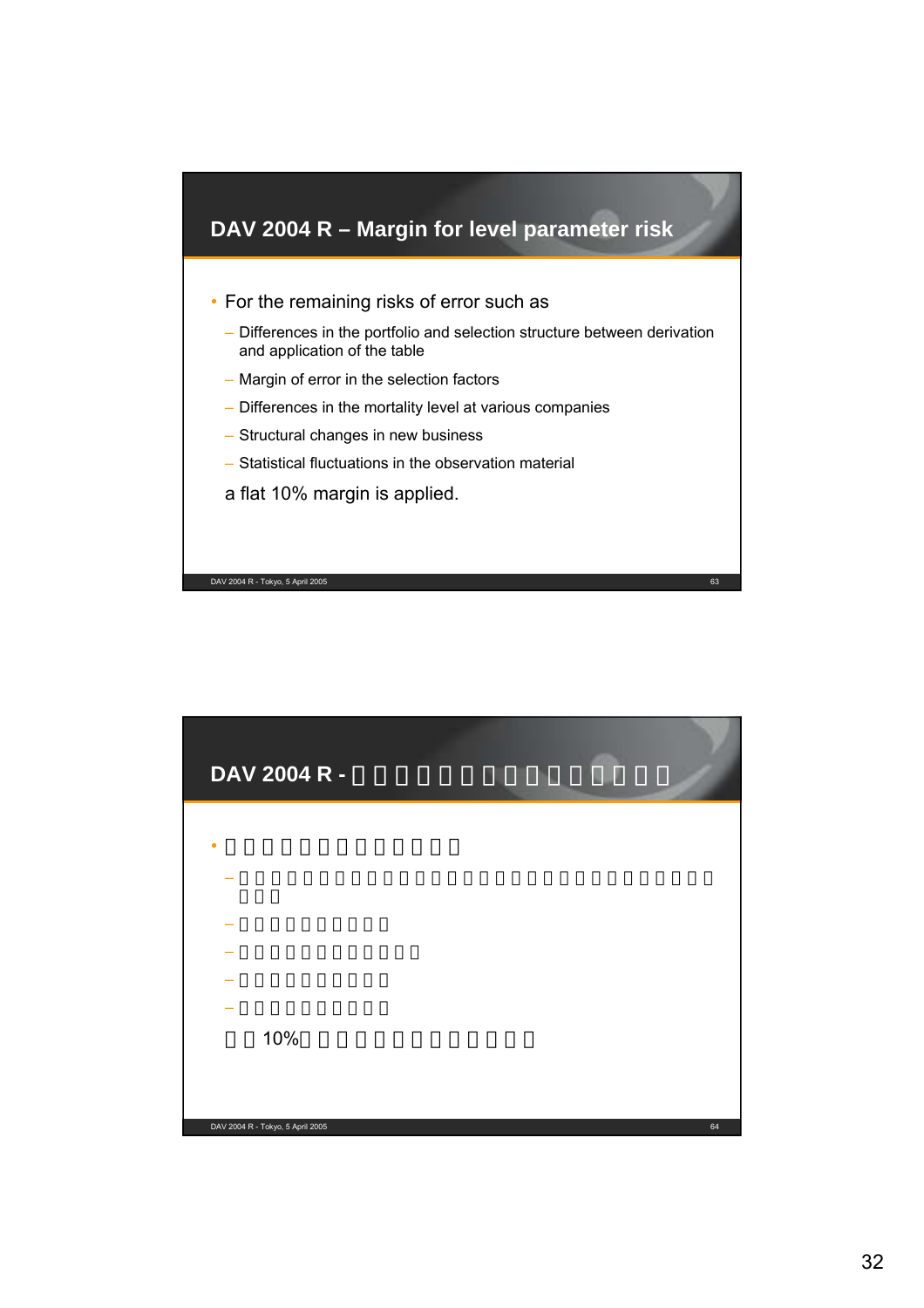

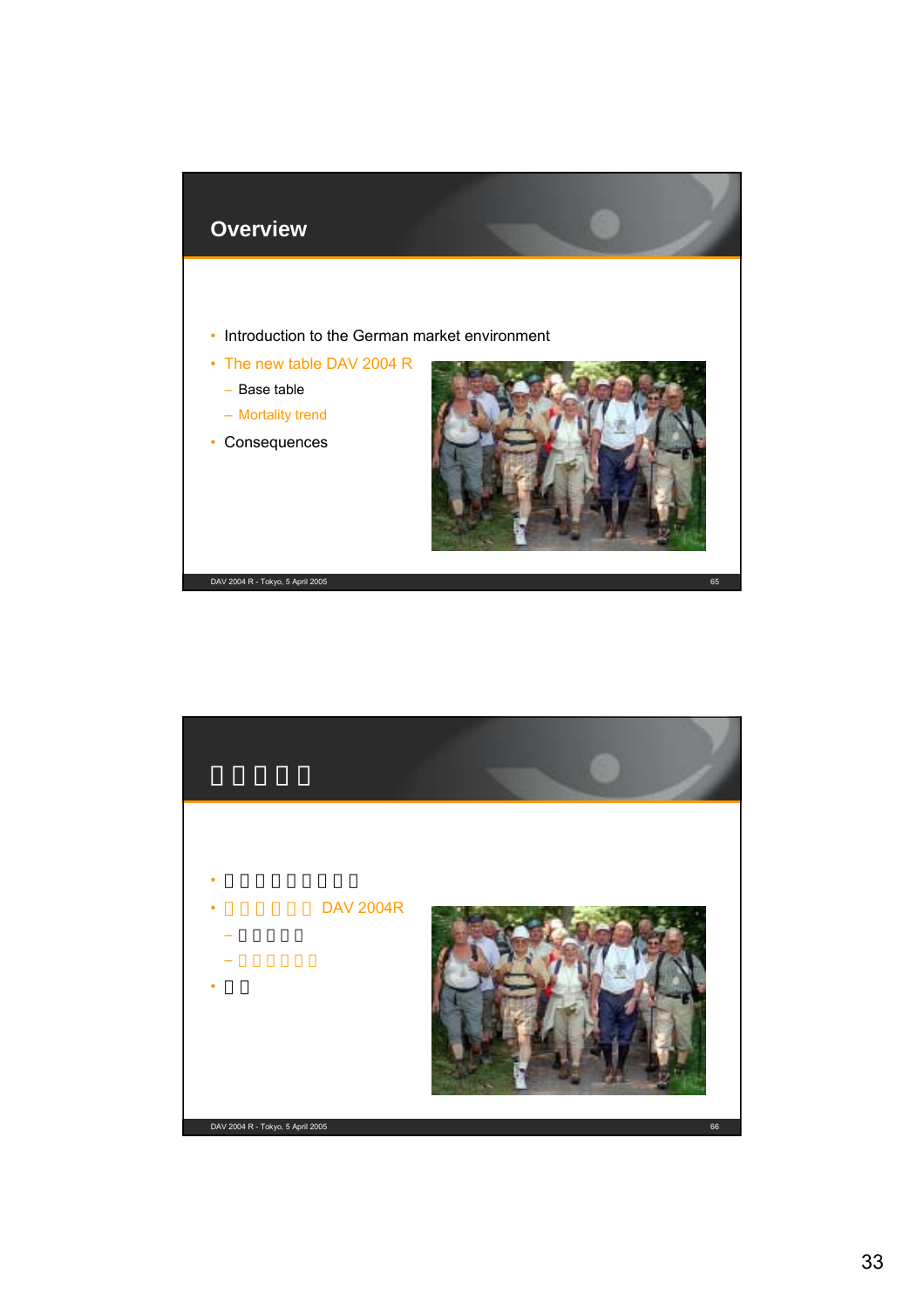

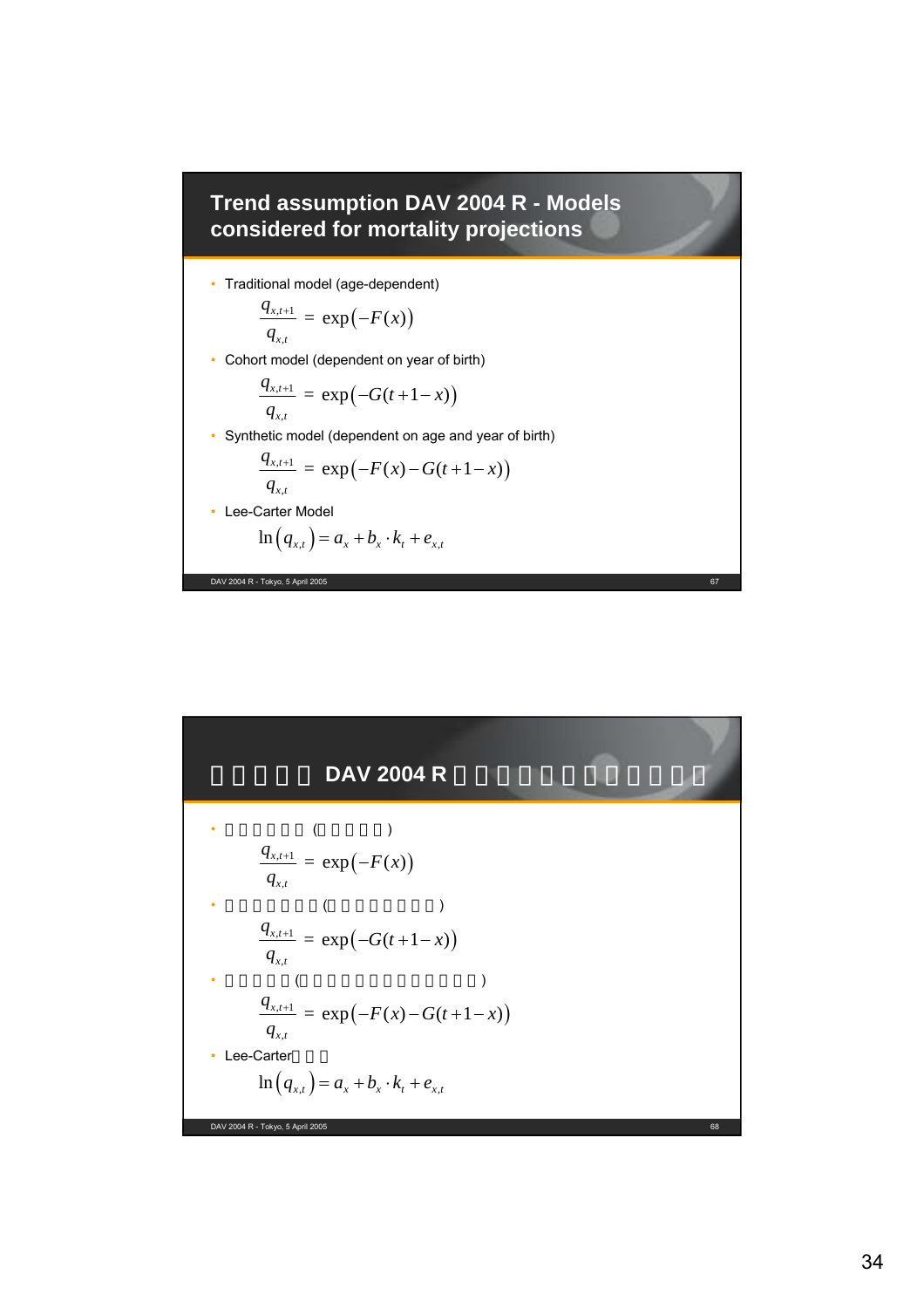#### **Trend assumption DAV 2004 R – Choice of a model**

- From a statistical standpoint, the 32 abbreviated mortality tables of the Federal Statistical Office for 1966/68 to 1997/99 can best be approximated with the synthetic model (Likelihood Ratio Test).
- The use of the synthetic model for the mortality projection would, however, mean that the mortality rate of 89-year-old men in 2050 is only half that of women.
- In the synthetic model, the components of the mortality improvement interact for different combinations of age and year of birth in the future than was the case in the past. Particularly with regard to men: large, age-dependent mortality improvements for high ages and later cohorts
- The estimates of the cohort model are based on increasingly fewer observation periods for years of birth from 1970 onwards. The traditional model is therefore used. The Lee-Carter Model would produce a similar mortality trend.

|                                  | DAV 2004 R - |                 |            |    |
|----------------------------------|--------------|-----------------|------------|----|
| ٠                                |              | 1966/68 1997/99 | 32         |    |
| ٠                                |              |                 | 2050       | 89 |
| ٠                                |              |                 |            |    |
| ٠                                | 1970         |                 | Lee-Carter |    |
| DAV 2004 R - Tokyo, 5 April 2005 |              |                 |            | 70 |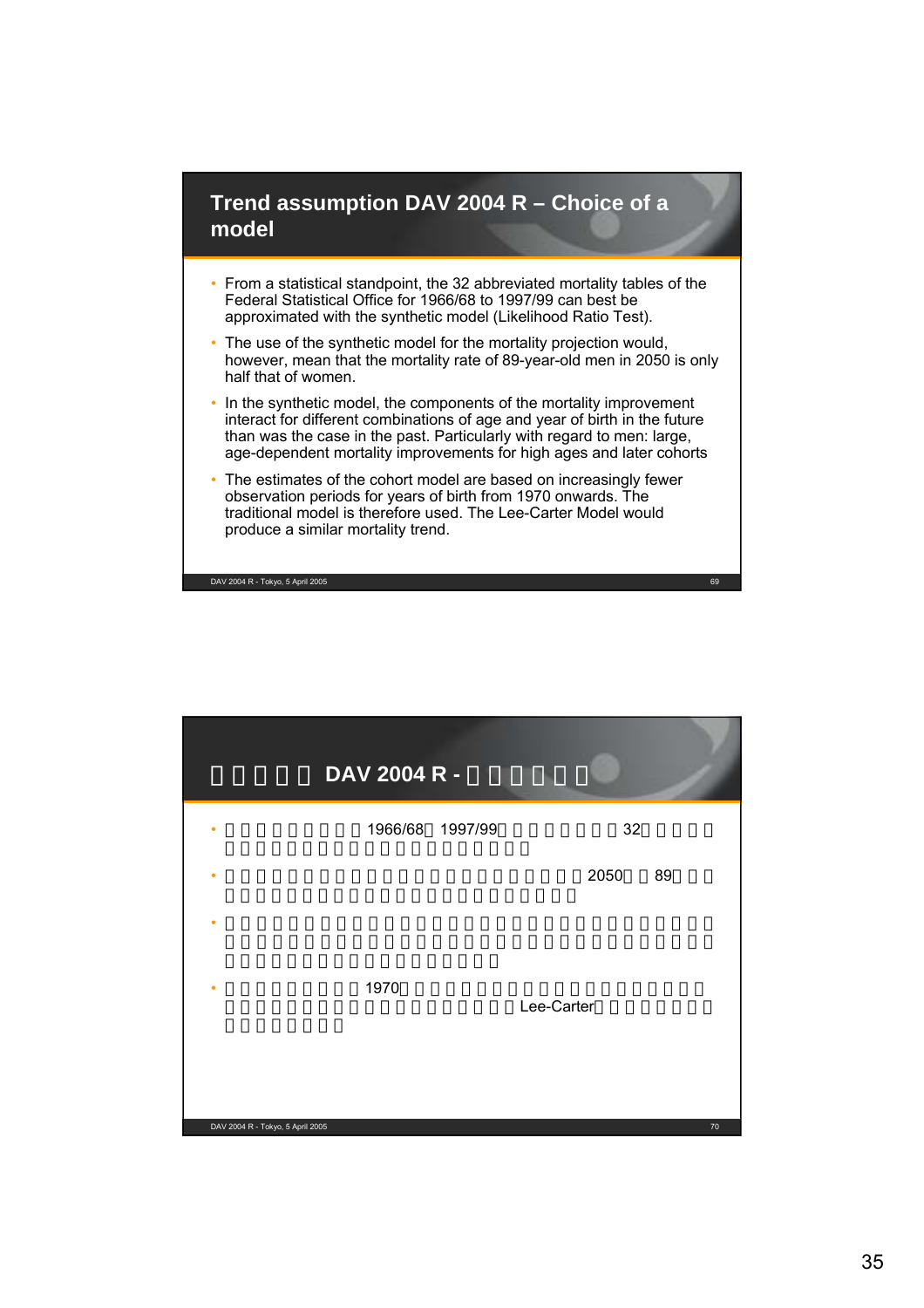# **Trend assumption DAV 2004 R – Data basis**

- German insured lives data insufficient
- Population tables 1971/73 to 1998/00 for the former federal territory
	- Influenza epidemic of 1969/70 not included
	- Convergence of mortality rates in Western and Eastern Germany

|       | Development from 1992 to 1998 |     |                                        |         |           |                                        |  |  |  |
|-------|-------------------------------|-----|----------------------------------------|---------|-----------|----------------------------------------|--|--|--|
|       | Males                         |     |                                        | Females |           |                                        |  |  |  |
|       |                               |     | Mortality improvements Mortality rates |         |           | Mortality improvements Mortality rates |  |  |  |
| Age   | East<br>West                  |     | East/West                              | East    | East/West |                                        |  |  |  |
| 50-59 | 27%                           | 12% | 117%                                   | 27%     | 6%        | 97%                                    |  |  |  |
| 60-69 | 21%                           | 13% | 115%                                   | 25%     | 13%       | 111%                                   |  |  |  |
| 70-79 | 20%                           | 11% | 109%                                   | 24%     | 12%       | 114%                                   |  |  |  |
| 80-89 | 16%                           | 10% | 109%                                   | 19%     | 10%       | 109%                                   |  |  |  |

|                   |         | DAV 2004 R - |              |     |     |             |
|-------------------|---------|--------------|--------------|-----|-----|-------------|
| ٠<br>٠<br>1969/70 | 1971/73 | 1998/00      |              |     |     |             |
|                   |         |              |              |     |     |             |
|                   |         | 1992         | 1998         |     |     |             |
| 50-59             | 27%     | 12%          |              | 27% | 6%  |             |
| 60-69             | 21%     | 13%          | 117%<br>115% | 25% | 13% | 97%<br>111% |
| 70-79             | 20%     | 11%          | 109%         | 24% | 12% | 114%        |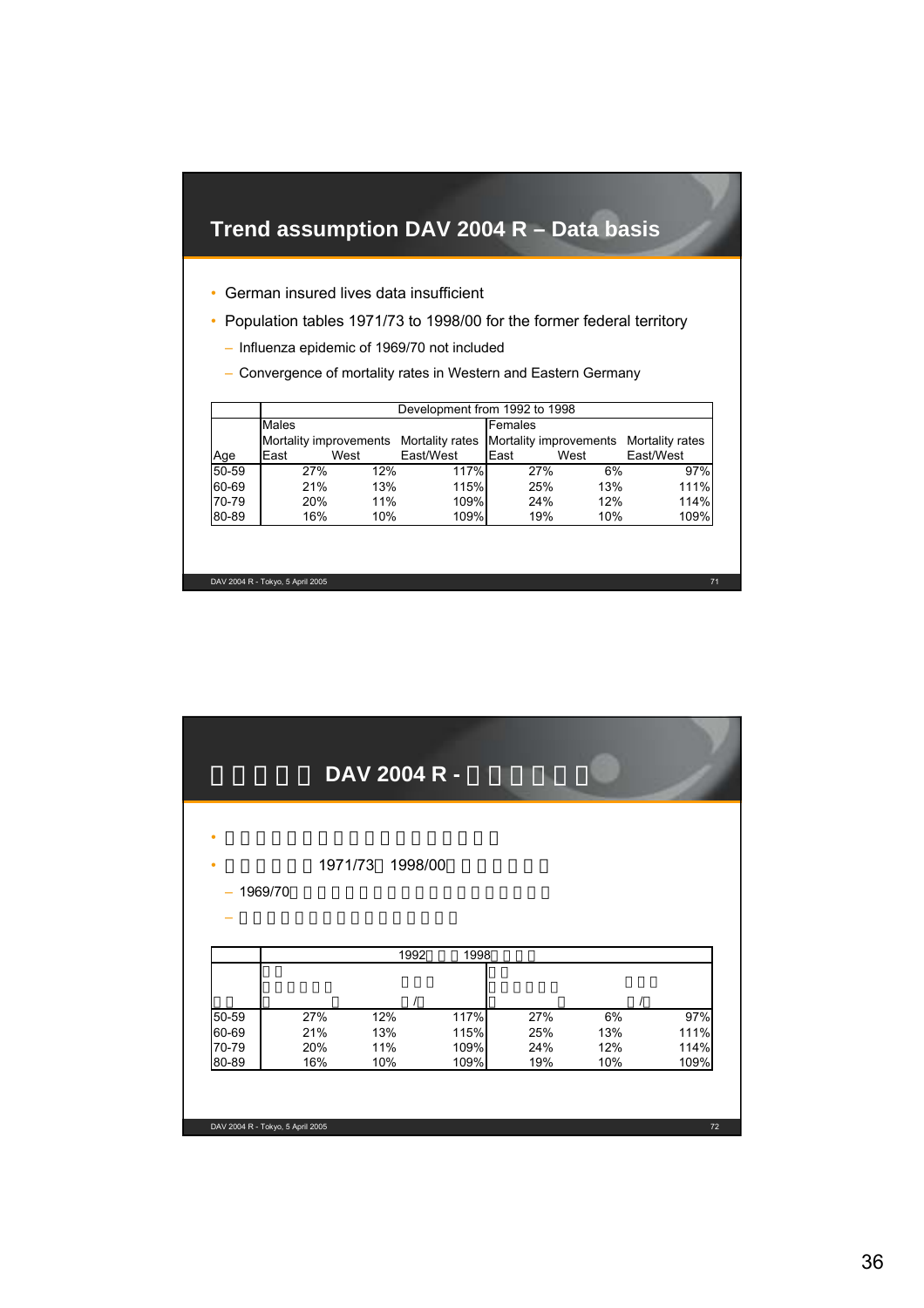## **Trend assumption DAV 2004 R – First step**

• Starting point is the smoothed medium-term trend, which for men is increased by a loading of 0.3% on the level of the short-term trend. In the case of women, the levels of the short-term and medium-term trend are comparable.

|                                     | Men   | Women    |
|-------------------------------------|-------|----------|
| Short-term trend 1989/91 - 1998/00  | 1.97% | $2.00\%$ |
| Medium-term trend 1971/73 - 1998/00 | 1.67% | 2.05%    |
| Long-term trend 1871/80 - 1998/00   | 0.62% | $1.04\%$ |

• Average annual mortality improvement in the 60 to 89 age range:

DAV 2004 R - Tokyo, 5 April 2005 73

DAV 2004 R - Tokyo, 5 April 2005 74 DAV 2004 R -•  $0.3\%$ • 60 80 1871/80 – 1998/00  $\vert$  0.62% 1.04%  $1971/73 - 1998/00$  1.67% 2.05% 1989/91 – 1998/00 1.97% 2.00% 男性 女性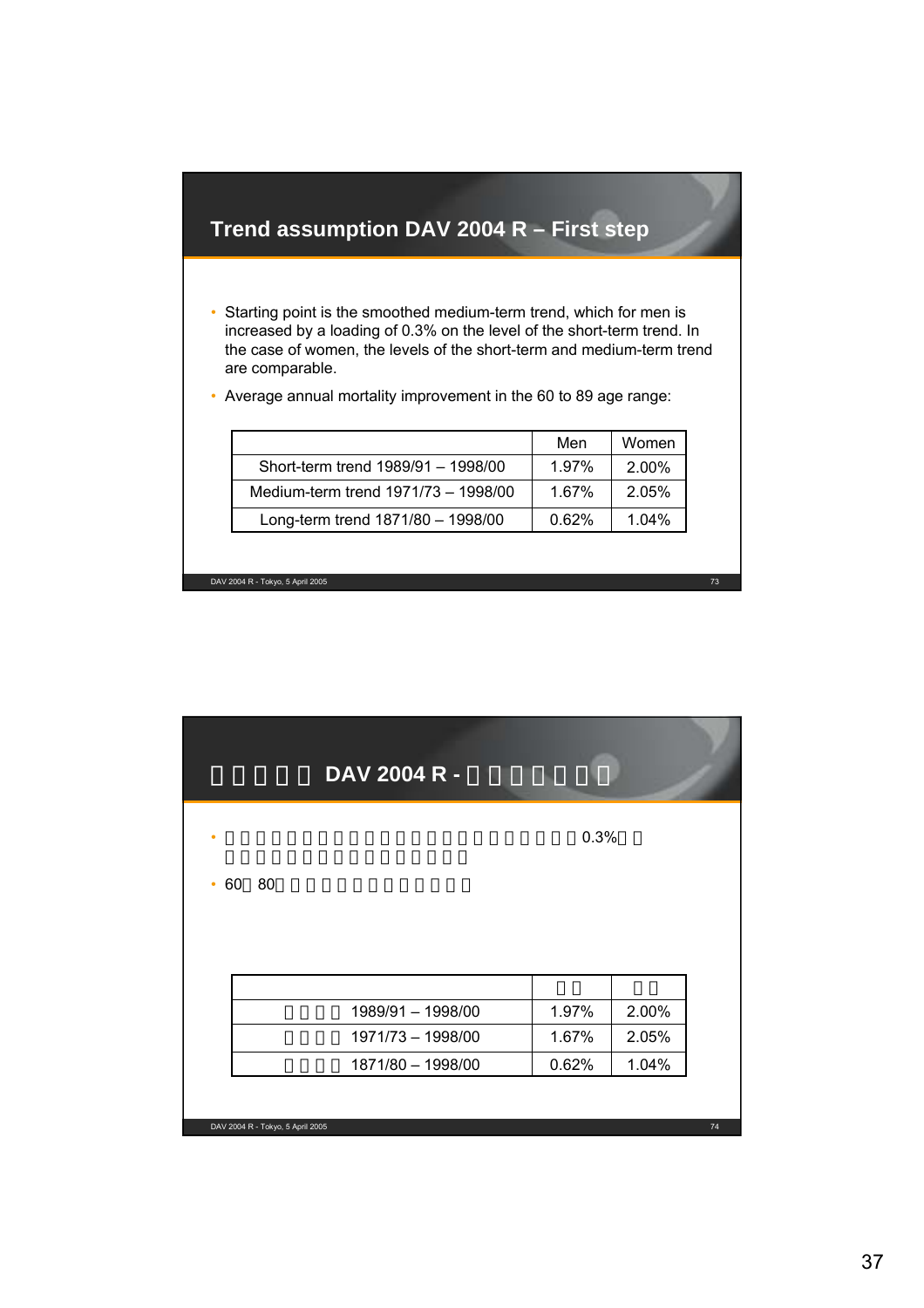

|                                  | DAV 2004 R - |                  |       |           |
|----------------------------------|--------------|------------------|-------|-----------|
|                                  |              |                  |       |           |
| 70                               |              |                  | 1.33% |           |
|                                  | 2.41%        |                  |       |           |
| - Munich Re                      |              | Gen Re 1995 2002 |       |           |
|                                  |              |                  |       | 1986 2002 |
|                                  | 1.53%        | 1.76%            |       |           |
|                                  | 1.58%        | 1.72%            |       |           |
|                                  |              | 0.2%             |       |           |
|                                  |              |                  |       |           |
| DAV 2004 R - Tokyo, 5 April 2005 |              |                  |       | 76        |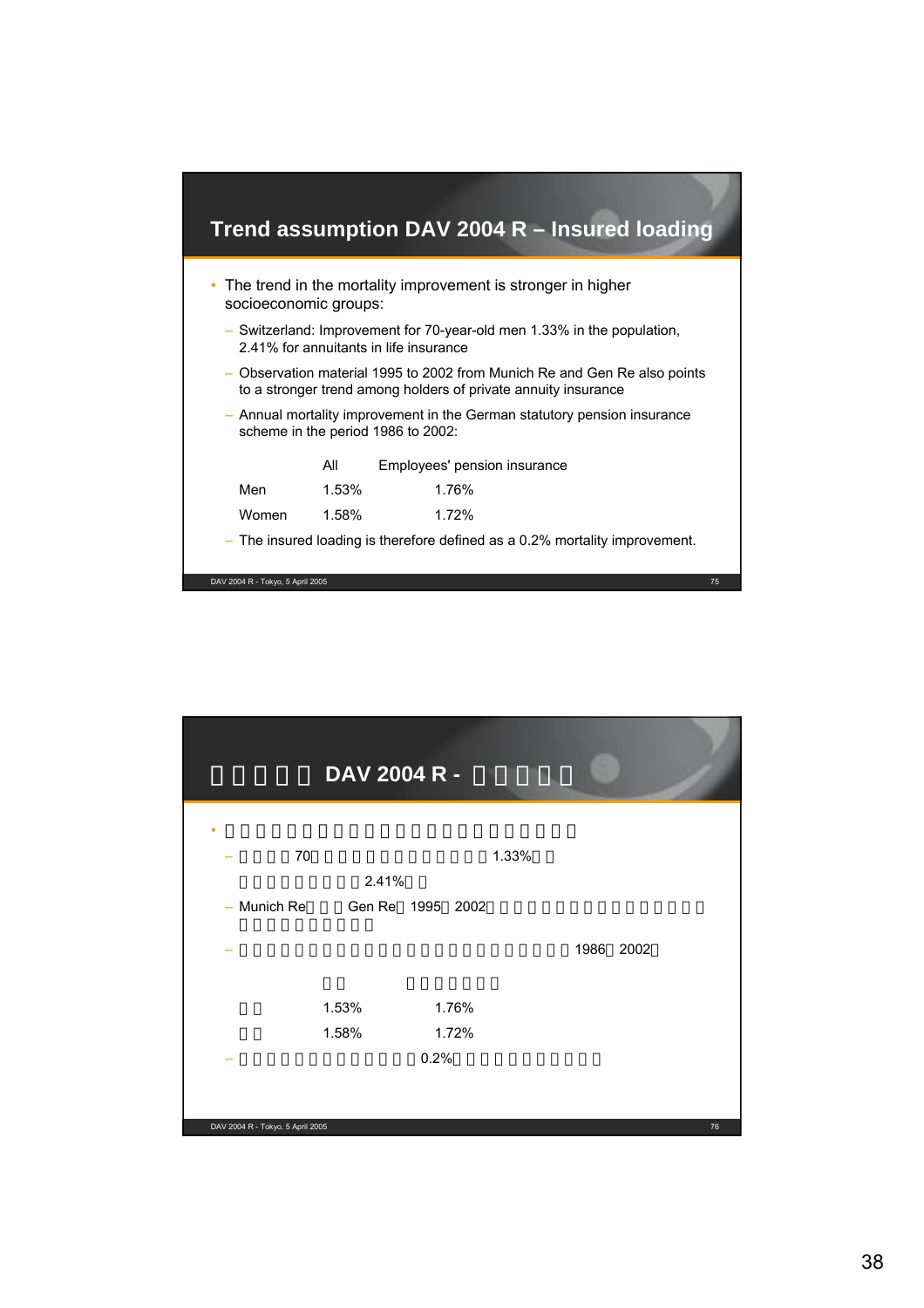

|                                  | DAV 2004 R - |       |            |
|----------------------------------|--------------|-------|------------|
|                                  |              | 0.25% |            |
| 10<br>$\bullet$<br>٠<br>٠        | 50%<br>0.25% | 2%    | 2%         |
| DAV 2004 R - Tokyo, 5 April 2005 |              |       | ${\bf 78}$ |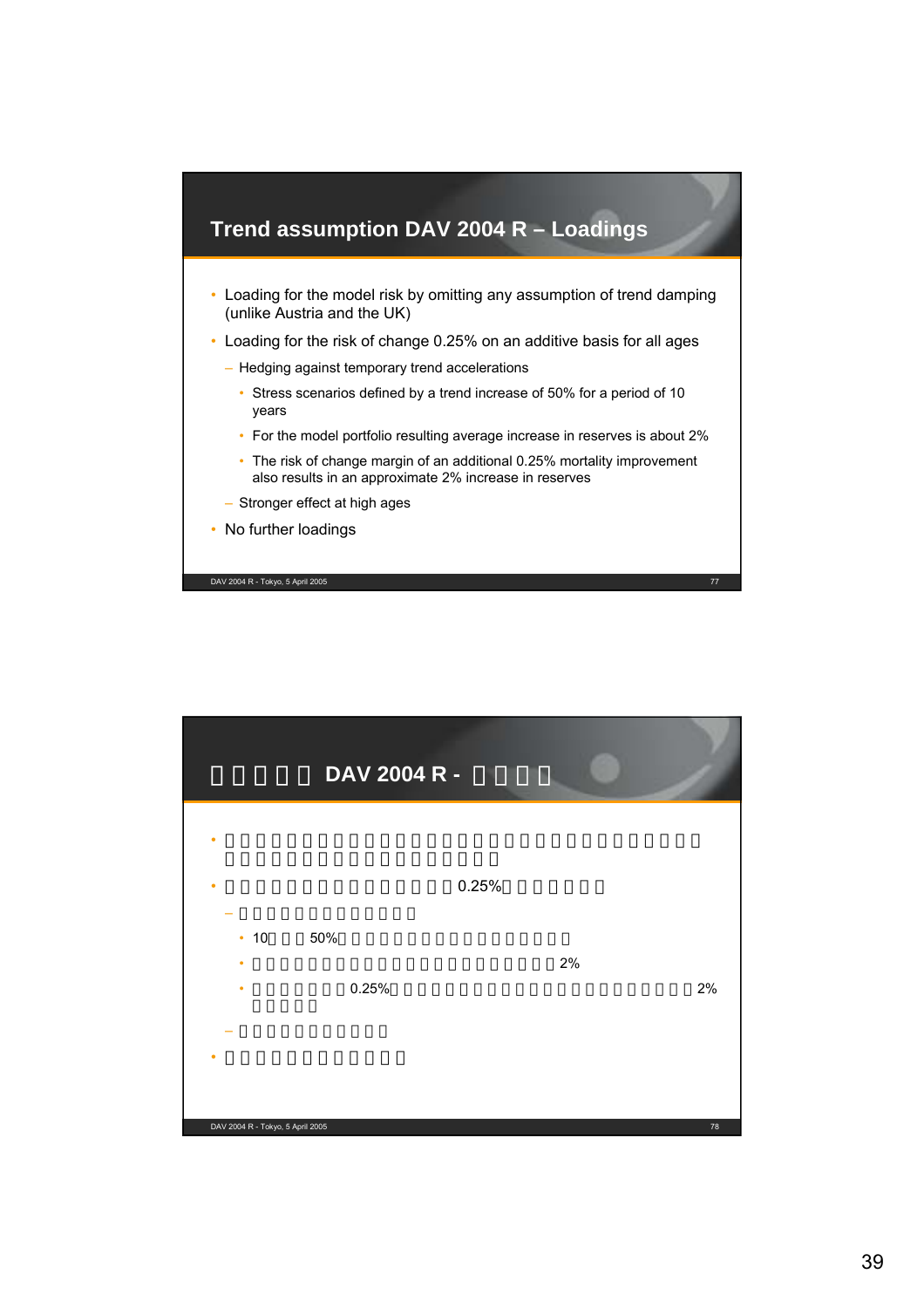#### **Trend assumption DAV 2004 R – Overview men**



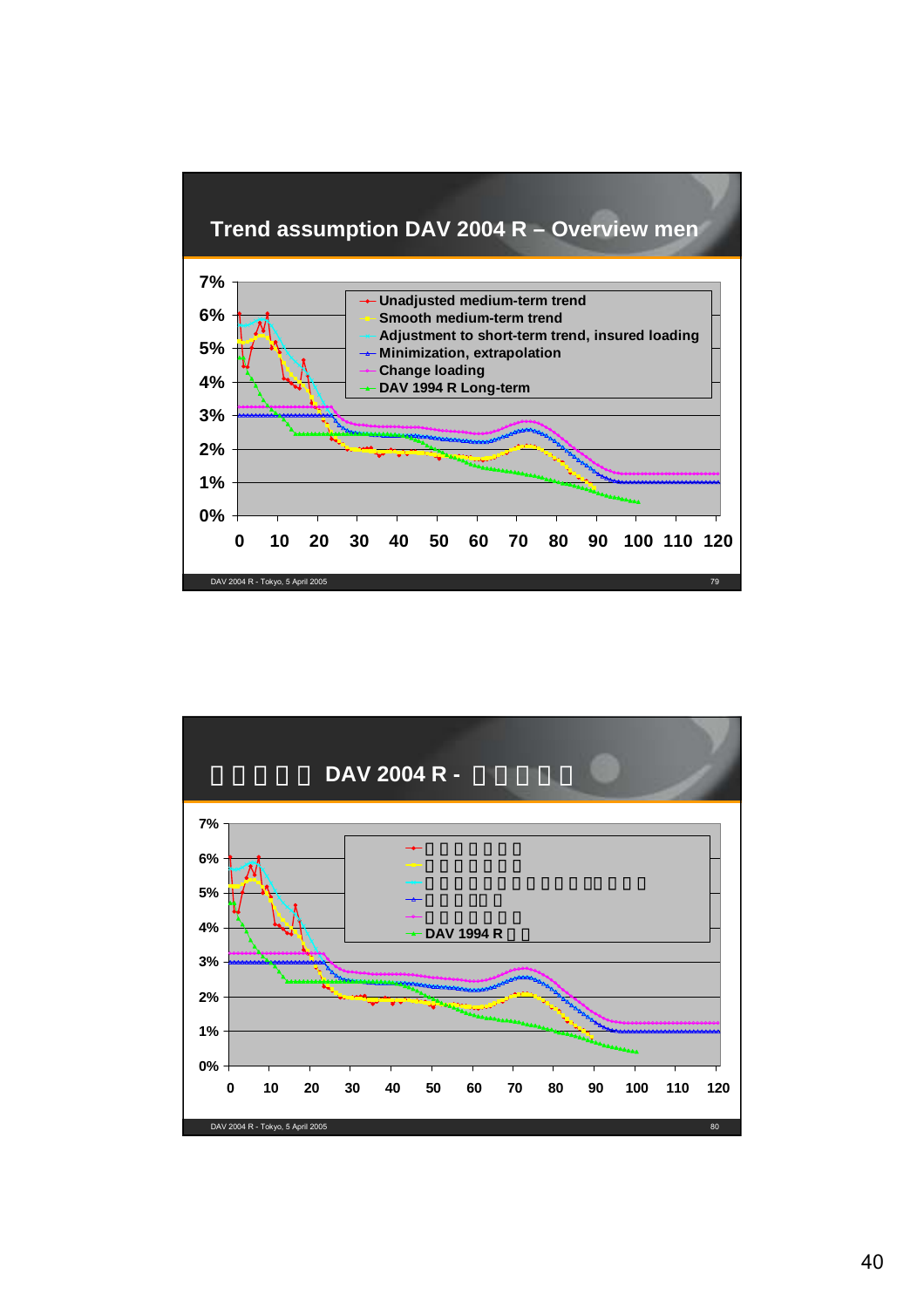

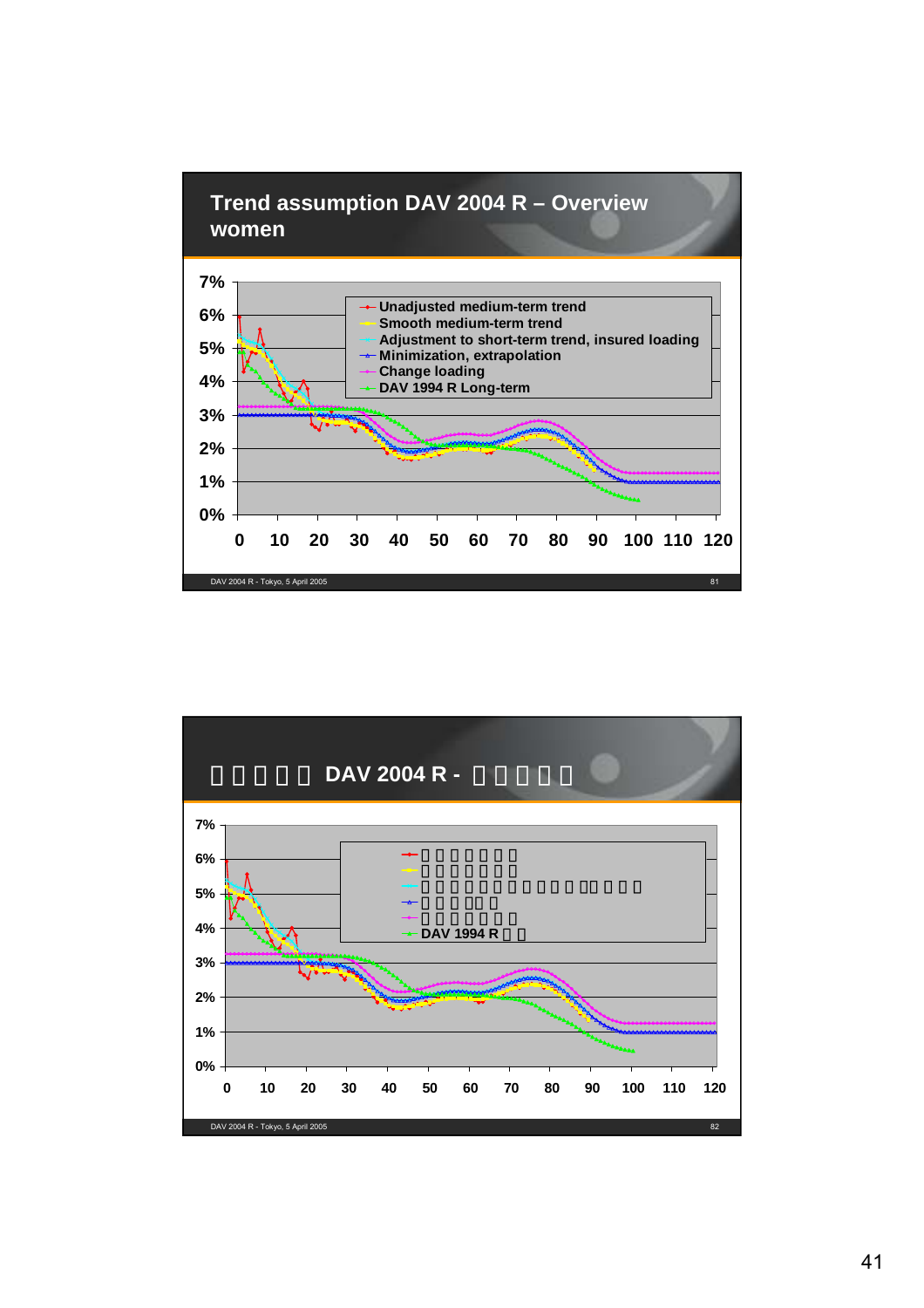

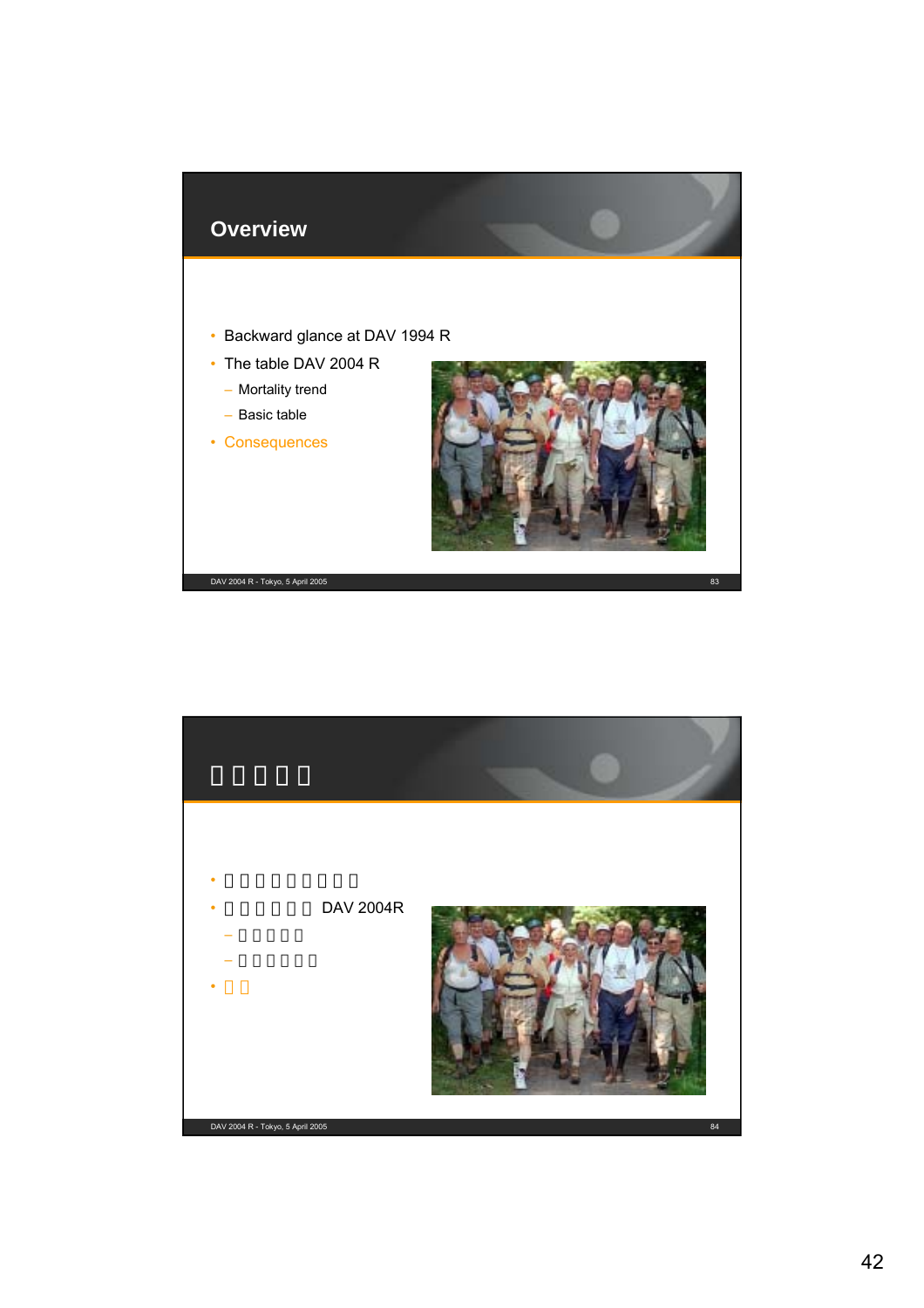

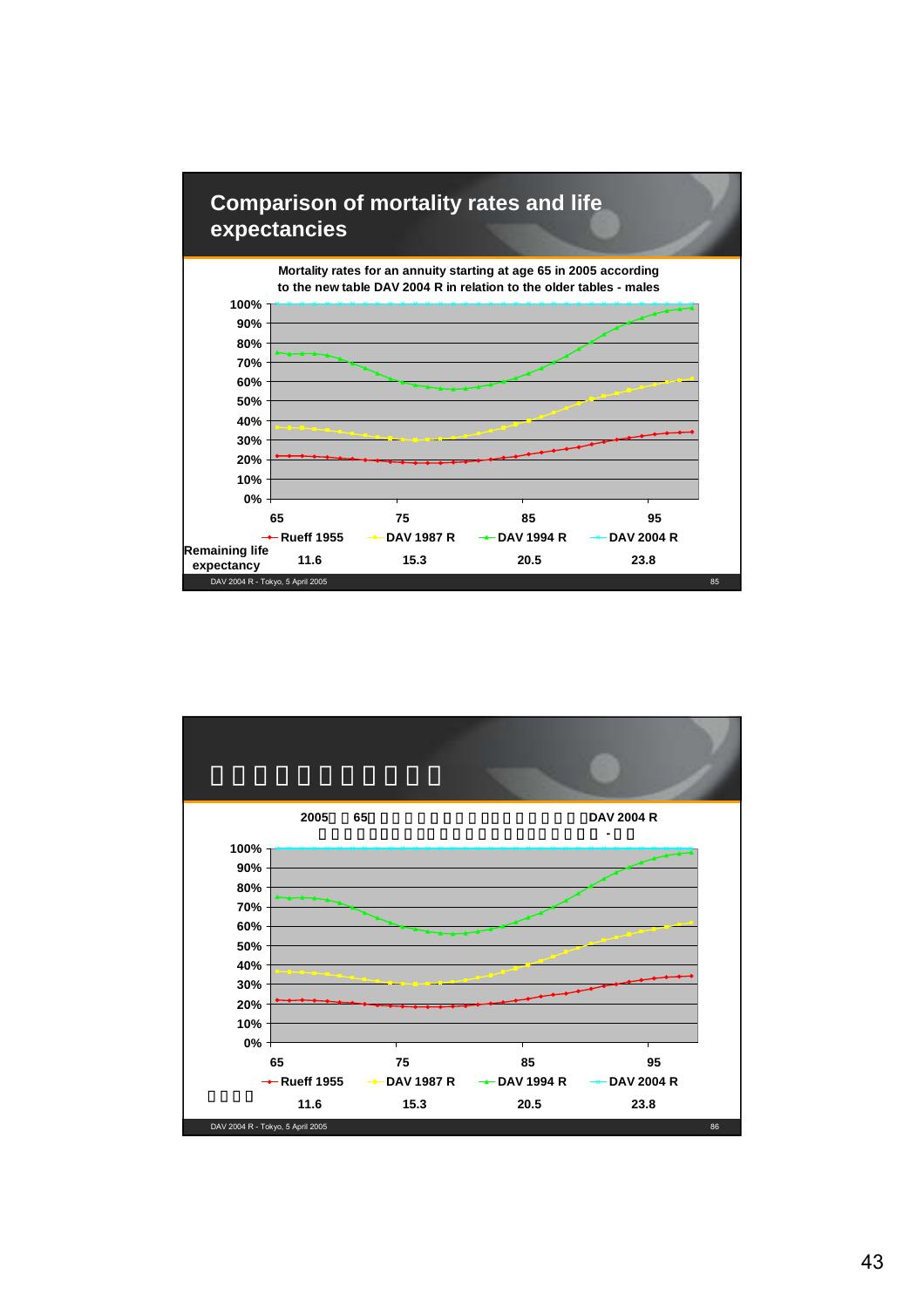

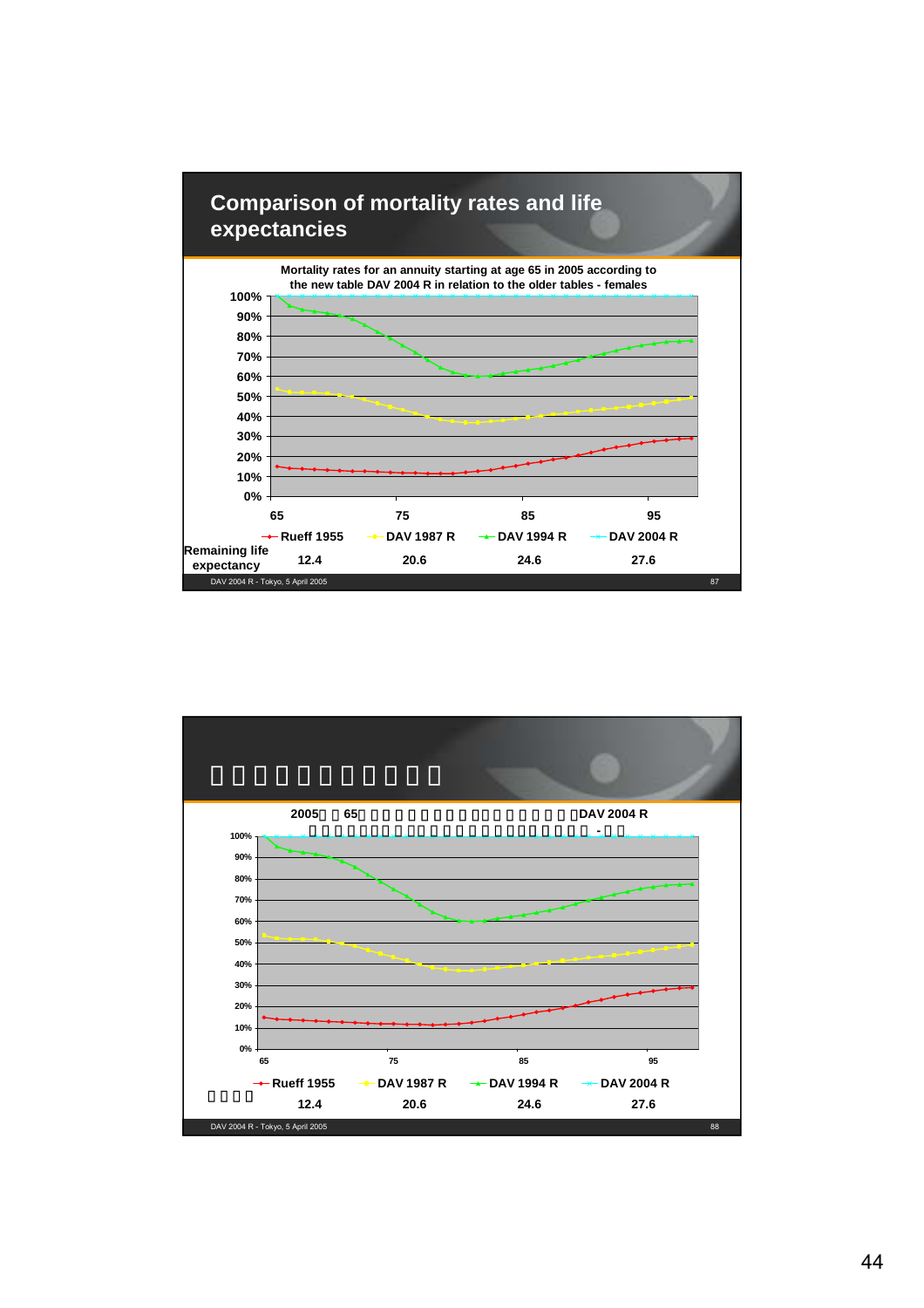#### **Comparison of net premiums – deferred annuities**

- Introduction of DAV 2004 R causes a premium increase of about 10% to 20% depending on the age and the gender
- Past and future development of premiums for a 35-year-old with beginning of the benefit payment period at age 65

|             |            | Total premium increase |                      |         |        |      |         | Annualised premium increase |        |
|-------------|------------|------------------------|----------------------|---------|--------|------|---------|-----------------------------|--------|
|             |            | on 2.75% interest      |                      |         |        |      |         | on 2.75% interest           |        |
|             |            |                        | rate basis<br>actual |         |        |      | actual  | rate basis                  |        |
|             |            | male                   | female               | male    | female | male | female  | male                        | female |
| 1960 - 1990 | DAV 1987 R | 48.6%                  | 74.9%                | 69.8%   | 102.0% | 1.3% | 1.9%    | $1.8\%$                     | 2.4%   |
| 1990 - 1995 | DAV 1994 R | 20.9%                  | 4.6%                 | 41.3%   | 22.6%  | 3.9% | 0.9%    | 7.2%                        | 4.2%   |
| 1995 - 2000 |            | 23.2%                  | 27.0%                | $0.0\%$ | 2.4%   | 4.3% | 4.9%    | $0.0\%$                     | 0.5%   |
| 2000 - 2005 | DAV 2004 R | 40.9%                  | 27.8%                | 22.5%   | 10.3%  | 7.1% | 5.0%    | 4.1%                        | 2.0%   |
| 2005 - 2010 |            | 2.4%                   | 1.8%                 | 2.4%    | 1.8%   | 0.5% | 0.4%    | 0.5%                        | 0.4%   |
| 2010 - 2015 |            | 2.2%                   | 1.7%                 | 2.2%    | 1.7%   | 0.4% | 0.3%    | 0.4%                        | 0.3%   |
|             |            |                        |                      |         |        |      |         |                             |        |
| 1990-2005   |            | 109.8%                 | 69.9%                | 73.1%   | 38.5%  | 5.1% | $3.6\%$ | 3.7%                        | 2.2%   |

• Premium increase less drastic if profit participation is taken into account. On a 5% net return basis, the 1990 to 2005 annualized premium increase is 3.1% for males and 1.7% for females, respectively.

DAV 2004 R - Tokyo, 5 April 2005 89

DAV 2004 R - Tokyo, 5 April 2005 90 • DAV 2004 Rを適用すると、年齢および性別により保険料が10 20% • 65  $\hspace{1cm}35$ •  $\bullet$ 1990 2005 3.1% 3.1% 1.7% 保険料増加合計 年換算保険料上昇率 男性 女性 男性 女性 男性 女性 男性 女性 1960 - 1990 DAV 1987 R 48.6% 74.9% 69.8% 102.0% 1.3% 1.9% 1.8% 2.4% 1990 - 1995 DAV 1994 R 20.9% 4.6% 41.3% 22.6% 3.9% 0.9% 7.2% 4.2% 1995 - 2000 23.2% 27.0% 0.0% 2.4% 4.3% 4.9% 0.0% 0.5% 2000 - 2005 DAV 2004 R 40.9% 27.8% 22.5% 10.3% 7.1% 5.0% 4.1% 2.0% 2005 - 2010 2.4% 1.8% 2.4% 1.8% 0.5% 0.4% 0.5% 0.4% 2010 - 2015 2.2% 1.7% 2.2% 1.7% 0.4% 0.3% 0.4% 0.3% 1990-2005 109.8% 69.9% 73.1% 38.5% 5.1% 3.6% 3.7% 2.2%  $2.75\%$  2.75%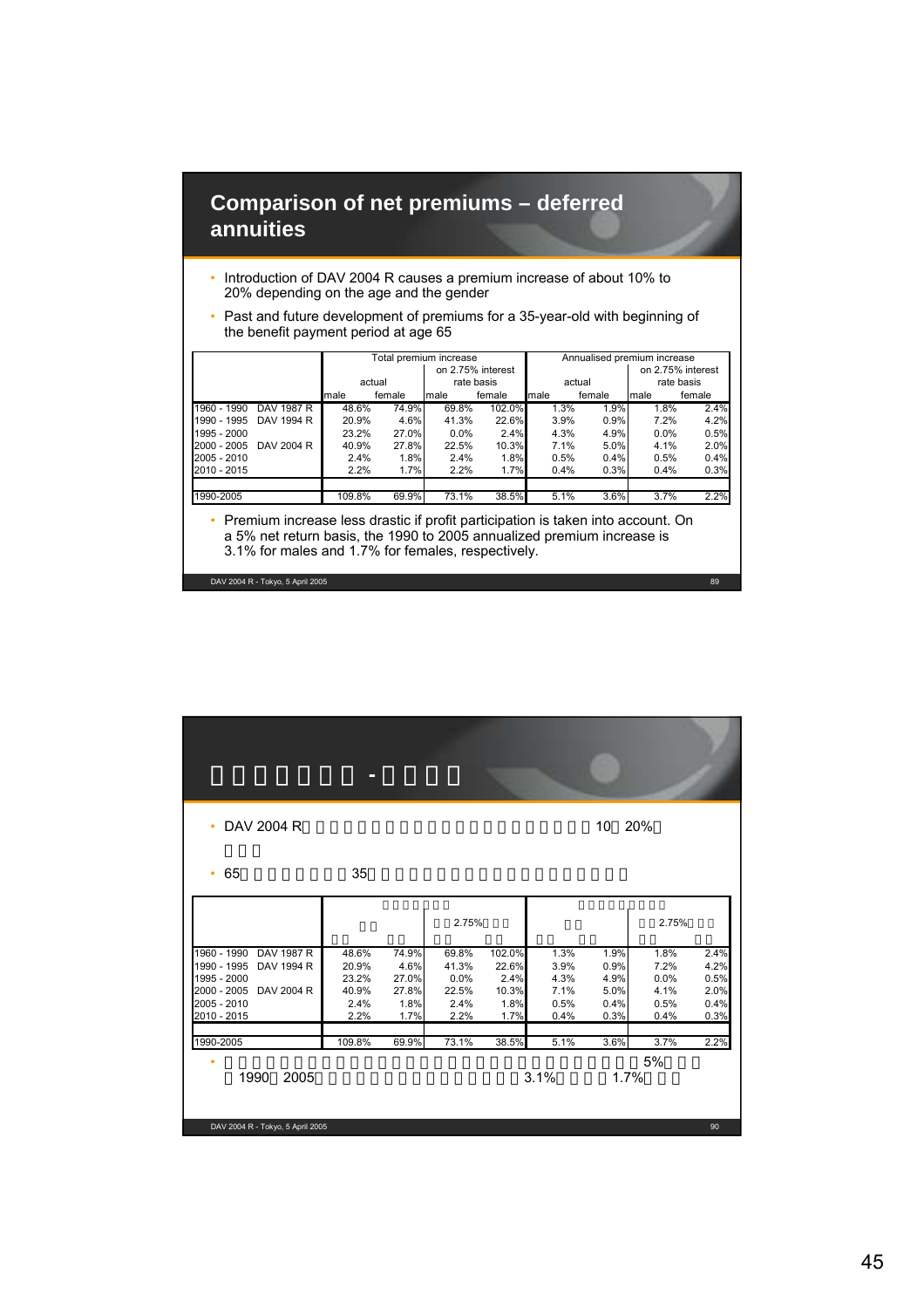#### **Comparison of net premiums – immediate annuities**

• Introduction of DAV 2004 R causes a premium increase of about 5% to 10% depending on the age and the gender

|             |            |       | Total premium increase |                   |            | Annualised premium increase |        |                   |        |  |
|-------------|------------|-------|------------------------|-------------------|------------|-----------------------------|--------|-------------------|--------|--|
|             |            |       |                        | on 2.75% interest |            |                             |        | on 2.75% interest |        |  |
|             |            |       | actual                 |                   | rate basis |                             | actual | rate basis        |        |  |
|             |            | male  | female                 | male              | female     | male                        | female | male              | female |  |
| 1960 - 1990 | DAV 1987 R | 15.0% | 37.2%                  | 19.8%             | 44.6%      | 0.5%                        | 1.1%   | 0.6%              | 1.2%   |  |
| 1990 - 1995 | DAV 1994 R | 18.2% | 4.8%                   | 25.4%             | 11.0%      | 3.4%                        | 0.9%   | 4.6%              | 2.1%   |  |
| 1995 - 2000 |            | 10.1% | 10.5%                  | 3.0%              | 2.8%       | 1.9%                        | 2.0%   | 0.6%              | 0.6%   |  |
| 2000 - 2005 | DAV 2004 R | 17.2% | 16.6%                  | 11.6%             | 10.5%      | 3.2%                        | 3.1%   | 2.2%              | 2.0%   |  |
| 2005 - 2010 |            | 2.9%  | 2.3%                   | 2.9%              | 2.3%       | 0.6%                        | 0.4%   | 0.6%              | 0.4%   |  |
| 2010 - 2015 |            | 2.7%  | 2.1%                   | 2.7%              | 2.1%       | 0.5%                        | 0.4%   | 0.5%              | 0.4%   |  |
| 1990-2005   |            | 52.5% | 35.1%                  | 44.1%             | 26.1%      | 2.9%                        | 2.0%   | 2.5%              | 1.6%   |  |

• Past and future development of premiums for a 65-year-old

• Premium increase less drastic if profit participation is taken into account. On a 5% net return basis, the 1990 to 2005 annualized premium increase is 2.0% for males and 1.2% for females, respectively.

DAV 2004 R - Tokyo, 5 April 2005 91

DAV 2004 R - Tokyo, 5 April 2005 92 • DAV 2004 Rを適用すると、年齢および性別により保険料が5 10%増と • 65 $\,$ •  $\bullet$ 1990 2005 2.0% 1.2% 保険料増加合計 年換算保険料上昇率 男性 女性 男性 女性 男性 女性 男性 女性 1960 - 1990 DAV 1987 R 15.0% 37.2% 19.8% 44.6% 0.5% 1.1% 0.6% 1.2% 1990 - 1995 DAV 1994 R 18.2% 4.8% 25.4% 11.0% 3.4% 0.9% 4.6% 2.1% 1995 - 2000 10.1% 10.5% 3.0% 2.8% 1.9% 2.0% 0.6% 0.6% 2000 - 2005 DAV 2004 R 17.2% 16.6% 11.6% 10.5% 3.2% 3.1% 2.2% 2.0% 2005 - 2010 2.9% 2.3% 2.9% 2.3% 0.6% 0.4% 0.6% 0.4% 2010 - 2015 2.7% 2.1% 2.7% 2.1% 0.5% 0.4% 0.5% 0.4% 1990-2005 52.5% 35.1% 44.1% 26.1% 2.9% 2.0% 2.5% 1.6%  $2.75\%$  2.75% and  $2.75\%$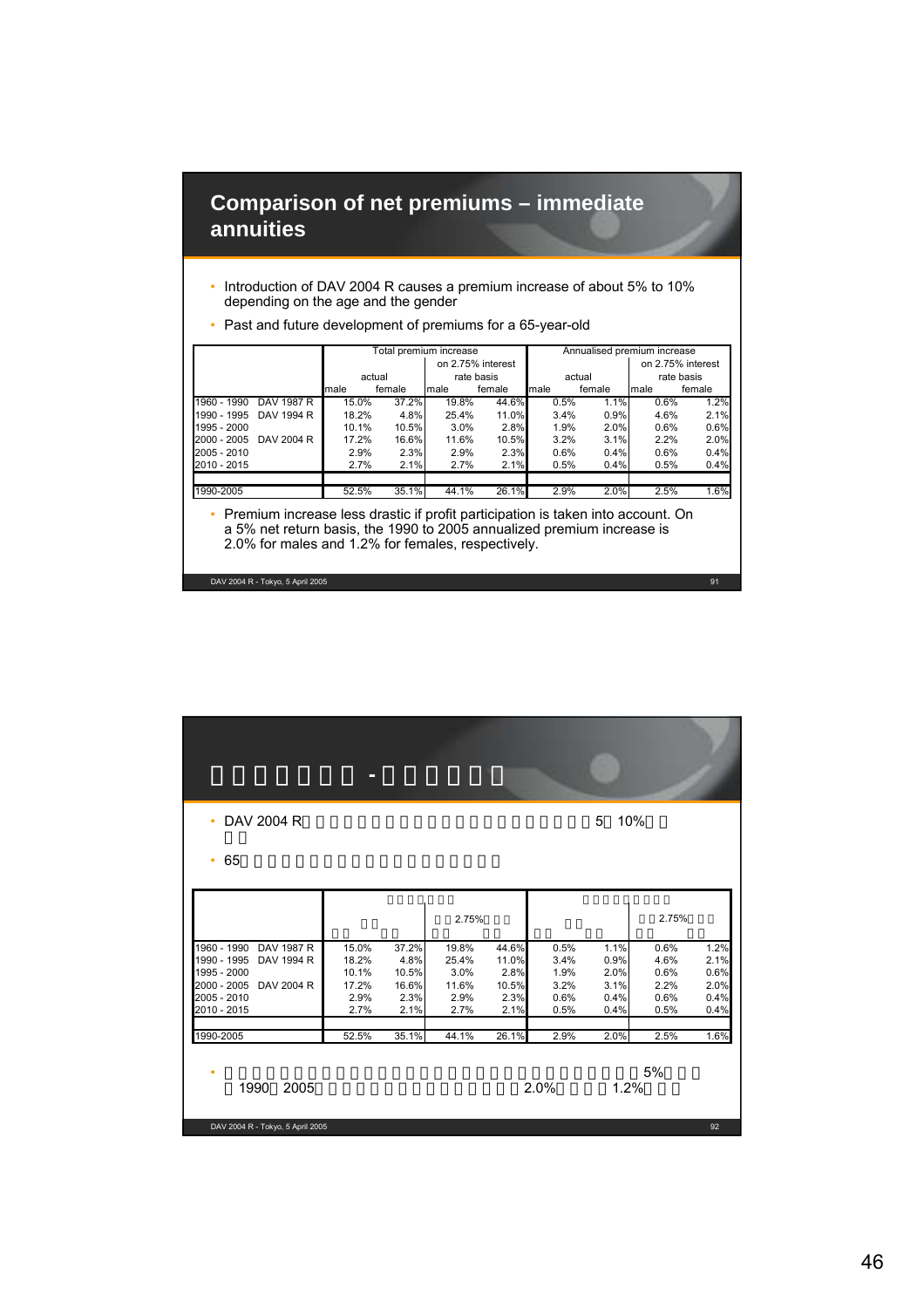

| ٠<br>• DAV 2004 R                | 1995<br>DAV 2004 R-in-force |
|----------------------------------|-----------------------------|
| 2004 12 31<br>$\cdot$ 2004 2024  |                             |
|                                  | 2.75%                       |
| DAV 2004 R - Tokyo, 5 April 2005 | 94                          |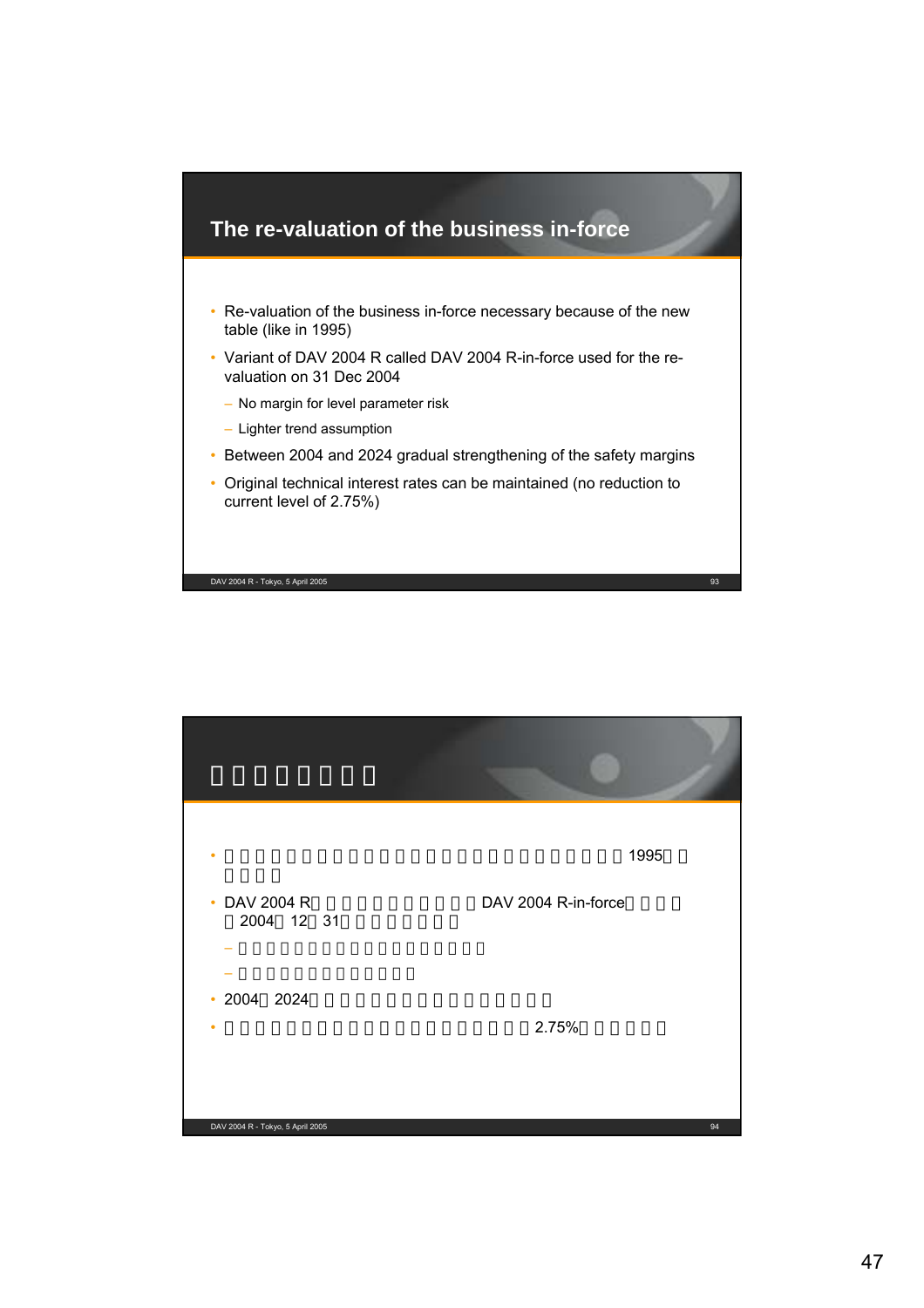

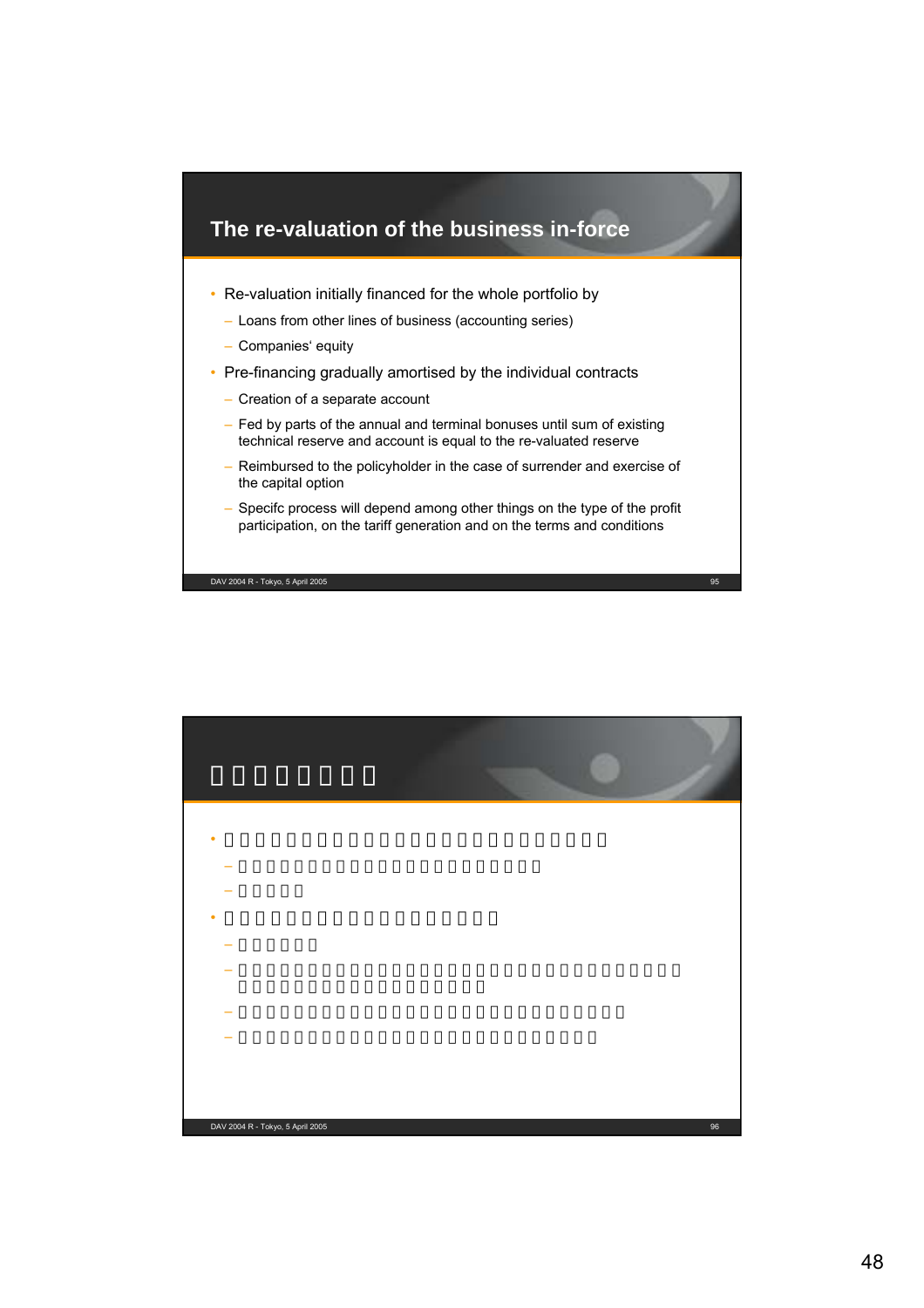

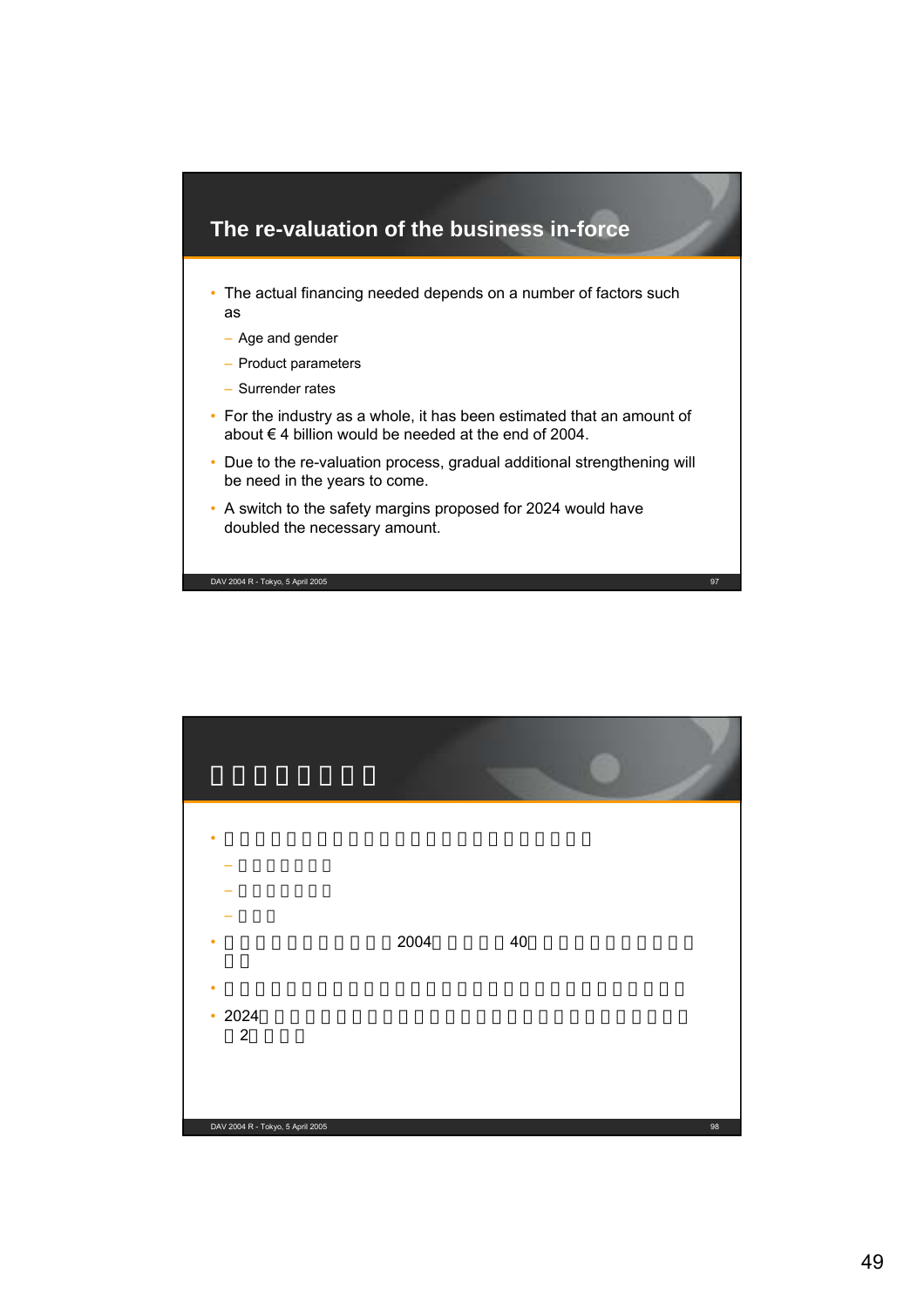# **The re-valuation of the business in-force**

• The necessary strengthening amount as a percentage of the existing reserve

|                           | Deferred period |                |       |              | Benefit payment period |       | Total |                |         |
|---------------------------|-----------------|----------------|-------|--------------|------------------------|-------|-------|----------------|---------|
|                           | <b>Males</b>    | <b>Females</b> | Total | <b>Males</b> | <b>Females</b>         | Total | Males | <b>Females</b> | Total   |
| no guarantee period       | 4.6%            | 0.7%           | 3.2%  | , 1%         | $.2\%$                 | 2.3%  | 4.0%  | .0%            | 2.8%    |
| guarantee period 10 years | 4.2%            | 0.7%           | 2.9%  | 2.8%         | $.2\%$                 | 2.1%  | 3.6%  | .0%            | $2.6\%$ |

| DAV 2004 R - Tokyo, 5 April 2005 | ${\bf 10}$   | ٠ |  |
|----------------------------------|--------------|---|--|
|                                  | 4.6%<br>4.2% |   |  |
|                                  | 0.7%<br>0.7% |   |  |
|                                  | 3.2%<br>2.9% |   |  |
|                                  | 3.1%<br>2.8% |   |  |
|                                  | 1.2%<br>1.2% |   |  |
|                                  | 2.3%<br>2.1% |   |  |
|                                  | 4.0%<br>3.6% |   |  |
|                                  | 1.0%<br>1.0% |   |  |
| 100                              | 2.8%<br>2.6% |   |  |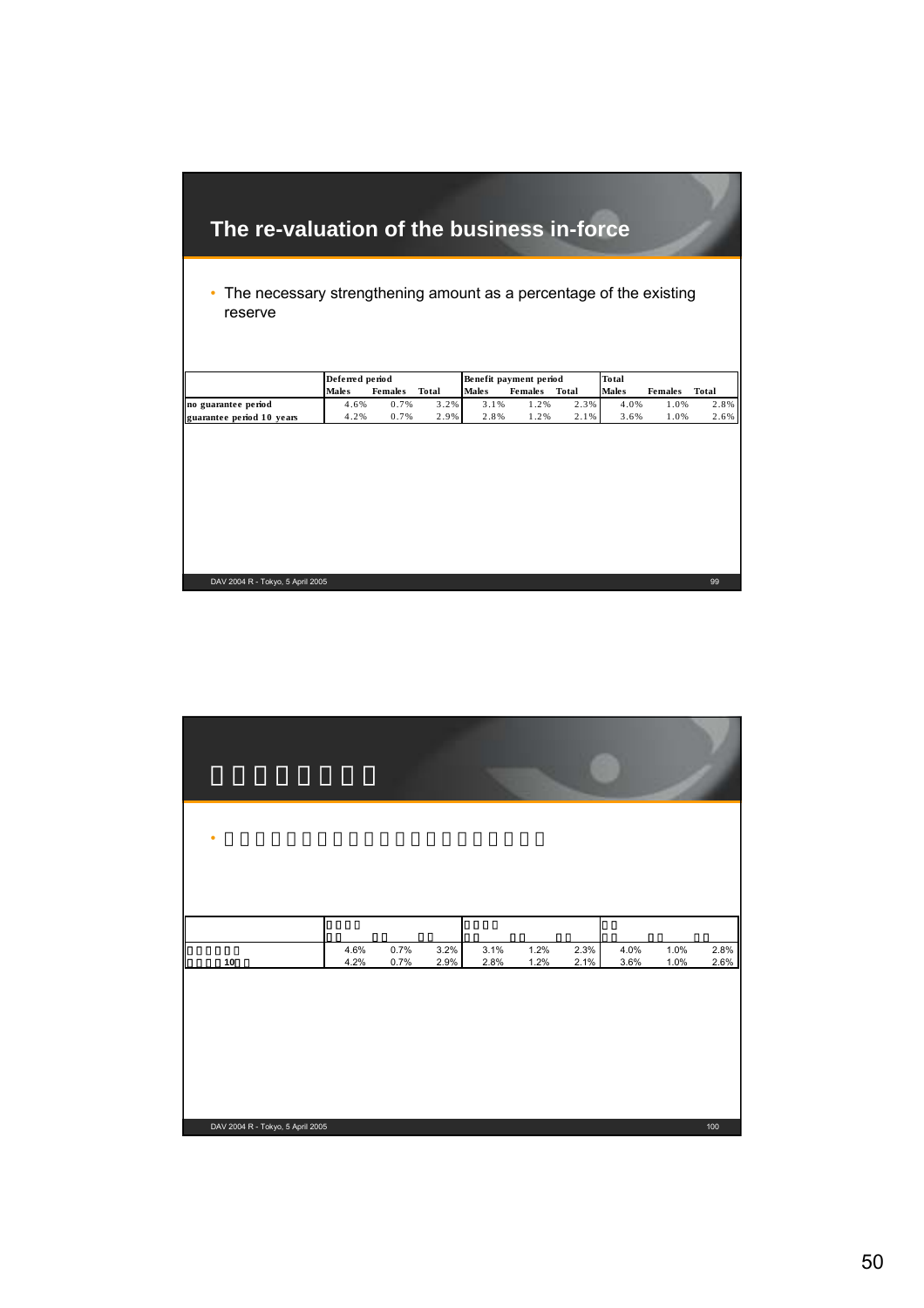

| ٠<br>DAV 1987 R<br>20%           | 1995 DAV 1994 R<br>2004 |     |
|----------------------------------|-------------------------|-----|
| DAV 2004 R - Tokyo, 5 April 2005 |                         | 102 |